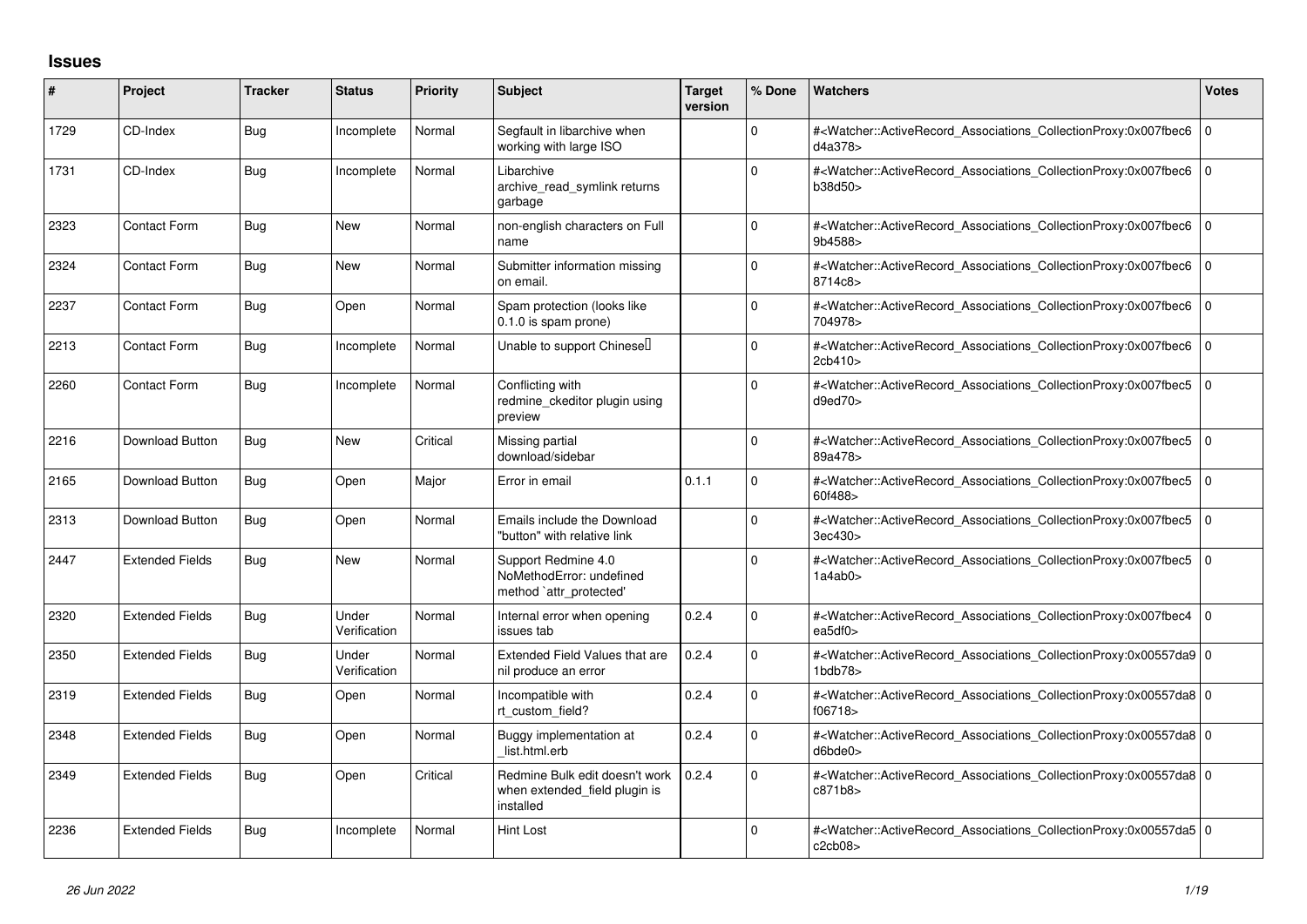| #        | Project                           | <b>Tracker</b> | <b>Status</b> | <b>Priority</b> | <b>Subject</b>                                                             | <b>Target</b><br>version | % Done         | <b>Watchers</b>                                                                                                                                          | Votes          |
|----------|-----------------------------------|----------------|---------------|-----------------|----------------------------------------------------------------------------|--------------------------|----------------|----------------------------------------------------------------------------------------------------------------------------------------------------------|----------------|
| 2261     | <b>Extended Fields</b>            | Bug            | Incomplete    | Normal          | issues PDF view and<br>descriptions                                        | 0.2.4                    | $\Omega$       | # <watcher::activerecord_associations_collectionproxy:0x00557da5 0<br=""  ="">b377c0&gt;</watcher::activerecord_associations_collectionproxy:0x00557da5> |                |
| ISSUE-14 | <b>ISSUE-id</b>                   | <b>Bug</b>     | Open          | Minor           | Escaping #ISSUE-id Textile rule<br>does not work                           |                          | $\Omega$       | # <watcher::activerecord_associations_collectionproxy:0x00557da5 0<br=""  ="">4f8170&gt;</watcher::activerecord_associations_collectionproxy:0x00557da5> |                |
| 2163     | Meta                              | Bug            | Incomplete    | Normal          | My site's Display lanugage was<br>only English, when I installed<br>plugin |                          | $\Omega$       | # <watcher::activerecord 0<br="" associations="" collectionproxy:0x00557da6=""  ="">36e3d0&gt;</watcher::activerecord>                                   |                |
| 2225     | OpenID Fix                        | <b>Bug</b>     | Incomplete    | Normal          | OpenID::TypeURIMismatch                                                    |                          | $\Omega$       | # <watcher::activerecord_associations_collectionproxy:0x00557da6 0<br="">02ab88&gt;</watcher::activerecord_associations_collectionproxy:0x00557da6>      |                |
| 2362     | OpenID Fix                        | Bug            | Incomplete    | Major           | Redmine 3 Compatibilty                                                     |                          | $\Omega$       | # <watcher::activerecord 0<br="" associations="" collectionproxy:0x00557da5=""  ="">91a910&gt;</watcher::activerecord>                                   |                |
| 1613     | Orangutan::Redmin   Bug<br>e      |                | Open          | Normal          | Guarantee that a notification will<br>come to end user                     | 1.08                     | $\mathbf 0$    | # <watcher::activerecord_associations_collectionproxy:0x00557da5<br>6180c8&gt;</watcher::activerecord_associations_collectionproxy:0x00557da5<br>        |                |
| 1680     | Orangutan::Redmin   Bug<br>e      |                | Open          | Normal          | Cancelling Comment context                                                 |                          | $\Omega$       | # <watcher::activerecord_associations_collectionproxy:0x00557da5 0<br=""  ="">130808&gt;</watcher::activerecord_associations_collectionproxy:0x00557da5> |                |
| 2346     | <b>Project Sections</b>           | <b>Bug</b>     | Incomplete    | Normal          | Project list shifts when there are<br>more text in sidebar                 |                          | $\Omega$       | # <watcher::activerecord_associations_collectionproxy:0x00557da3 0<br=""  ="">d72e60&gt;</watcher::activerecord_associations_collectionproxy:0x00557da3> |                |
| 2327     | <b>Project Settings</b>           | Bug            | <b>New</b>    | Normal          | visual styles of sections are not<br>applied                               |                          | $\Omega$       | # <watcher::activerecord associations="" collectionproxy:0x007fbec0<br="">299fd8&gt;</watcher::activerecord>                                             | 0              |
| 1783     | Projects                          | <b>Bug</b>     | Open          | Normal          | Weird logouts                                                              |                          | $\Omega$       | # <watcher::activerecord_associations_collectionproxy:0x007fbec1<br>01de70&gt;</watcher::activerecord_associations_collectionproxy:0x007fbec1<br>        | $\overline{0}$ |
| 1799     | Projects                          | Bug            | Open          | Normal          | Thumbnail overflows issues on<br>overview page                             |                          | $\Omega$       | # <watcher::activerecord associations="" collectionproxy:0x007fbec1<br="">952ae0&gt;</watcher::activerecord>                                             | $\overline{0}$ |
| 2108     | Projects                          | Bug            | Open          | Normal          | Weird export "button"                                                      |                          | $\mathbf 0$    | # <watcher::activerecord associations="" collectionproxy:0x007fbec1<br="">01bc60&gt;</watcher::activerecord>                                             | 0              |
| 2289     | <b>RedPress</b>                   | <b>Bug</b>     | <b>New</b>    | Normal          | Hide moved news from the<br>project overview page                          |                          | $\Omega$       | # <watcher::activerecord_associations_collectionproxy:0x007fbec1<br>e36048&gt;</watcher::activerecord_associations_collectionproxy:0x007fbec1<br>        | $\overline{0}$ |
| 2321     | <b>RedPress</b>                   | Bug            | Open          | Normal          | Users are still able to register in<br><b>WordPress</b>                    |                          | $\Omega$       | # <watcher::activerecord associations="" collectionproxy:0x007fbec0<br="">bdd4f0&gt;</watcher::activerecord>                                             | $\overline{0}$ |
| 2404     | RedPress                          | <b>Bug</b>     | Incomplete    | Normal          | Redmine now requires POST<br>for logout                                    |                          | $\mathbf 0$    | # <watcher::activerecord associations="" collectionproxy:0x007fbec0<br="">5e4cd8&gt;</watcher::activerecord>                                             | 0              |
| 2368     | RedWord                           | <b>Bug</b>     | Open          | Minor           | Next and prev links for<br>multi-page articles                             |                          | $\Omega$       | # <watcher::activerecord_associations_collectionproxy:0x007fbec0<br>13b600&gt;</watcher::activerecord_associations_collectionproxy:0x007fbec0<br>        | $\Omega$       |
| 2190     | Role Shift                        | Bug            | Incomplete    | Normal          | Unfortunately installation fails                                           |                          | $\overline{0}$ | # <watcher::activerecord associations="" collectionproxy:0x007fbec0<br="">2faf40</watcher::activerecord>                                                 | $\Omega$       |
| 2356     | <b>SCM Creator</b><br>(+Github)   | <b>Bug</b>     | New           | Normal          | Repositories not removed from<br>file system                               |                          | $\mathbf 0$    | # <watcher::activerecord_associations_collectionproxy:0x007fbec0<br>db4b70&gt;</watcher::activerecord_associations_collectionproxy:0x007fbec0<br>        | 0              |
| 2420     | <b>SCM Creator</b><br>$(+Github)$ | <b>Bug</b>     | <b>New</b>    | Normal          | Creating a Github repository<br>fails                                      |                          | $\Omega$       | # <watcher::activerecord_associations_collectionproxy:0x007fbec0<br>289d18&gt;</watcher::activerecord_associations_collectionproxy:0x007fbec0<br>        | $\Omega$       |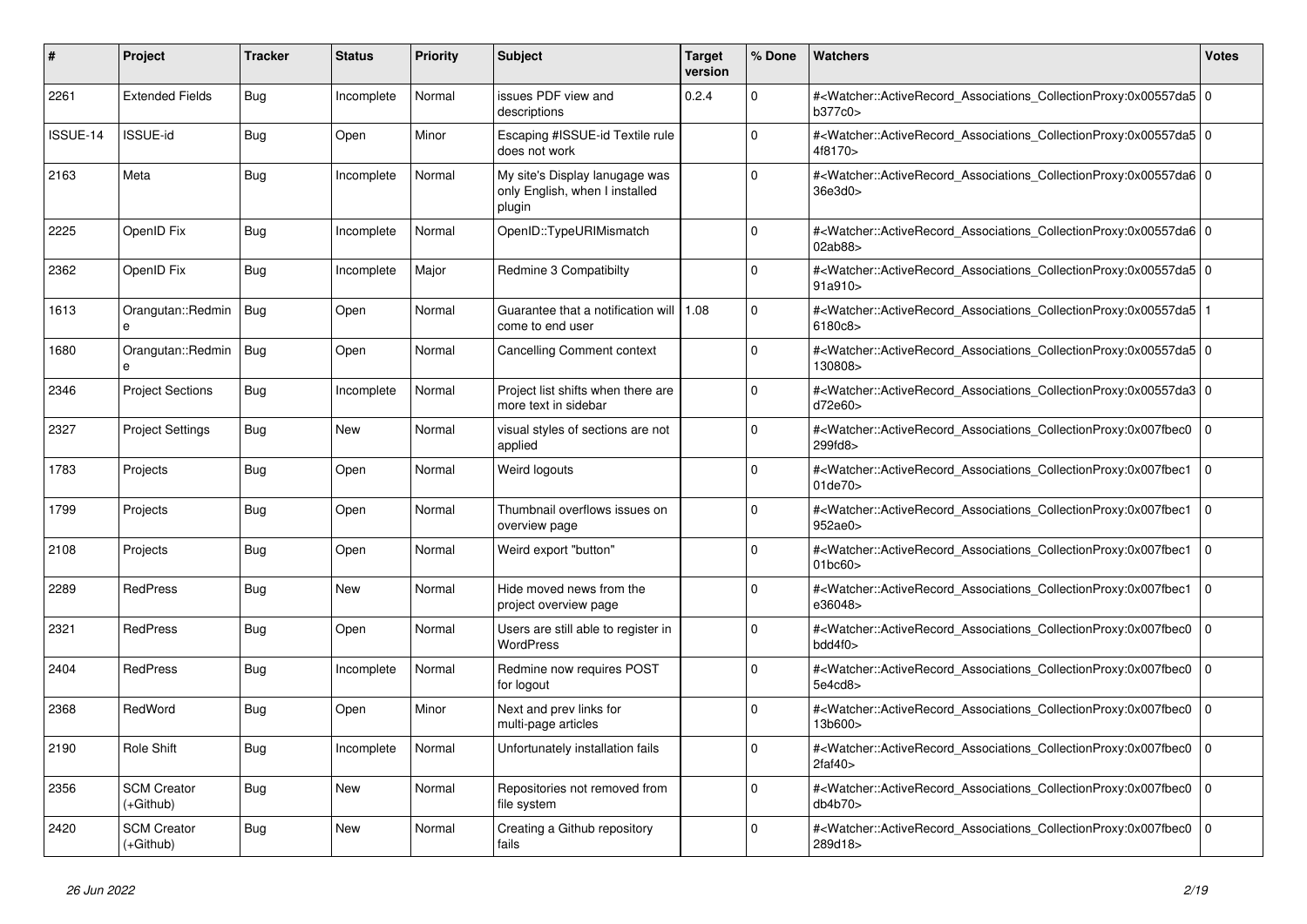| #    | Project                           | <b>Tracker</b> | <b>Status</b> | <b>Priority</b> | Subject                                                                                     | <b>Target</b><br>version | % Done      | Watchers                                                                                                                                                 | <b>Votes</b>   |
|------|-----------------------------------|----------------|---------------|-----------------|---------------------------------------------------------------------------------------------|--------------------------|-------------|----------------------------------------------------------------------------------------------------------------------------------------------------------|----------------|
| 2421 | <b>SCM Creator</b><br>$(+Github)$ | <b>Bug</b>     | New           | Normal          | The access to Git is based on<br>projects identifier.                                       |                          | $\Omega$    | # <watcher::activerecord_associations_collectionproxy:0x007fbec1<br>517340&gt;</watcher::activerecord_associations_collectionproxy:0x007fbec1<br>        | l O            |
| 1763 | <b>SCM Creator</b><br>(+Github)   | <b>Bug</b>     | Open          | Normal          | "Create repository" button<br>hiding is too restrictive                                     |                          | $\Omega$    | # <watcher::activerecord_associations_collectionproxy:0x007fbec1<br>13ebd8&gt;</watcher::activerecord_associations_collectionproxy:0x007fbec1<br>        | 0              |
| 2334 | <b>SCM Creator</b><br>(+Github)   | <b>Bug</b>     | Open          | Normal          | Github API does not load                                                                    | 0.5.1                    | 0           | # <watcher::activerecord_associations_collectionproxy:0x007fbec1<br>504b50&gt;</watcher::activerecord_associations_collectionproxy:0x007fbec1<br>        | l O            |
| 2326 | <b>SCM Creator</b><br>$(+Github)$ | <b>Bug</b>     | Open          | Normal          | redmine_scm is incompatible<br>with redmine_git_hosting now?                                | 0.5.1                    | $\mathbf 0$ | # <watcher::activerecord_associations_collectionproxy:0x007fbec1<br>37f5f0&gt;</watcher::activerecord_associations_collectionproxy:0x007fbec1<br>        | l 0            |
| 2343 | <b>SCM Creator</b><br>$(+Github)$ | <b>Bug</b>     | Open          | Major           | Internal error when creating<br>projects having a List format<br>custom field               | 0.5.1                    | $\Omega$    | # <watcher::activerecord_associations_collectionproxy:0x007fbec1<br>c6dfb8</watcher::activerecord_associations_collectionproxy:0x007fbec1<br>            | 0              |
| 2084 | <b>SCM Creator</b><br>$(+Github)$ | Bug            | Incomplete    | Normal          | ActionView::Template::Error<br>(syntax error on line 33, col 12:                            |                          | $\Omega$    | # <watcher::activerecord_associations_collectionproxy:0x007fbec7<br>da13c0</watcher::activerecord_associations_collectionproxy:0x007fbec7<br>            |                |
| 2239 | <b>SCM Creator</b><br>$(+Github)$ | <b>Bug</b>     | Incomplete    | Normal          | No default identifer                                                                        |                          | $\mathbf 0$ | # <watcher::activerecord_associations_collectionproxy:0x007fbec1 0<br=""  ="">05cc60</watcher::activerecord_associations_collectionproxy:0x007fbec1>     |                |
| 2325 | <b>SCM Creator</b><br>(+Github)   | <b>Bug</b>     | Incomplete    | Normal          | Cannot add existing github repo                                                             |                          | $\mathbf 0$ | # <watcher::activerecord_associations_collectionproxy:0x007fbec7<br>da79a0&gt;</watcher::activerecord_associations_collectionproxy:0x007fbec7<br>        | $\overline{0}$ |
| 2422 | Subscription                      | <b>Bug</b>     | New           | Normal          | User is not removed from<br>project_subscribers table when<br>user is deleted from Redmine. |                          | $\Omega$    | # <watcher::activerecord_associations_collectionproxy:0x007fbec1<br>e50498&gt;</watcher::activerecord_associations_collectionproxy:0x007fbec1<br>        | l O            |
| 2149 | <b>TOC</b>                        | <b>Bug</b>     | <b>New</b>    | Normal          | New dokuwiki default template<br>(from angua) make problem                                  |                          | 0           | # <watcher::activerecord_associations_collectionproxy:0x007fbec1 0<br=""  ="">4618b0&gt;</watcher::activerecord_associations_collectionproxy:0x007fbec1> |                |
| 1735 | <b>TOC</b>                        | <b>Bug</b>     | Incomplete    | Normal          | Broken in new DokuWiki?                                                                     |                          | $\mathbf 0$ | # <watcher::activerecord_associations_collectionproxy:0x007fbec1<br>3918b8&gt;</watcher::activerecord_associations_collectionproxy:0x007fbec1<br>        | $\overline{0}$ |
| 1980 | WikiNG                            | <b>Bug</b>     | Open          | Normal          | Problem running plugin in<br>development mode                                               |                          | $\Omega$    | # <watcher::activerecord_associations_collectionproxy:0x007fbec7f  -1<br="">7bf88&gt;</watcher::activerecord_associations_collectionproxy:0x007fbec7f>   |                |
| 1931 | WikiNG                            | <b>Bug</b>     | Deferred      | Normal          | it seems conflict with the<br>redmine ckeditor                                              |                          | $\Omega$    | # <watcher::activerecord_associations_collectionproxy:0x007fbec0<br>ba7c60</watcher::activerecord_associations_collectionproxy:0x007fbec0<br>            |                |
| 2322 | <b>WikiNG</b>                     | <b>Bug</b>     | Deferred      | Normal          | Viewing user pages does not<br>work after rename                                            |                          | $\Omega$    | # <watcher::activerecord_associations_collectionproxy:0x007fbec0<br>827f90&gt;</watcher::activerecord_associations_collectionproxy:0x007fbec0<br>        | l O            |
| 2440 | WikiNG                            | <b>Bug</b>     | Open          | Normal          | Footnotes ignore < pre >                                                                    | 1.1.1                    | $\mathbf 0$ | # <watcher::activerecord_associations_collectionproxy:0x007fbec0<br>4715b8&gt;</watcher::activerecord_associations_collectionproxy:0x007fbec0<br>        | l 0            |
| 2242 | <b>Extended Fields</b>            | Bug            | Incomplete    | Normal          | Message "invalid statement:<br>STR_TO_DATE" when using<br>MS SQL                            |                          | $30\,$      | # <watcher::activerecord_associations_collectionproxy:0x007fbec2 1<br=""  ="">0c6df8</watcher::activerecord_associations_collectionproxy:0x007fbec2>     |                |
| 2151 | Red-Andy                          | Bug            | Deferred      | Normal          | Conflict with sidebar_hide plugin                                                           |                          | 30          | # <watcher::activerecord_associations_collectionproxy:0x007fbec7 0<br="">d36728&gt;</watcher::activerecord_associations_collectionproxy:0x007fbec7>      |                |
| 2155 | <b>Extended Fields</b>            | <b>Bug</b>     | Incomplete    | Normal          | Wiki text field donot work well<br>when using chinese as custom<br>field name               |                          | 50          | # <watcher::activerecord_associations_collectionproxy:0x007fbec0 0<br="">1fb6a8</watcher::activerecord_associations_collectionproxy:0x007fbec0>          |                |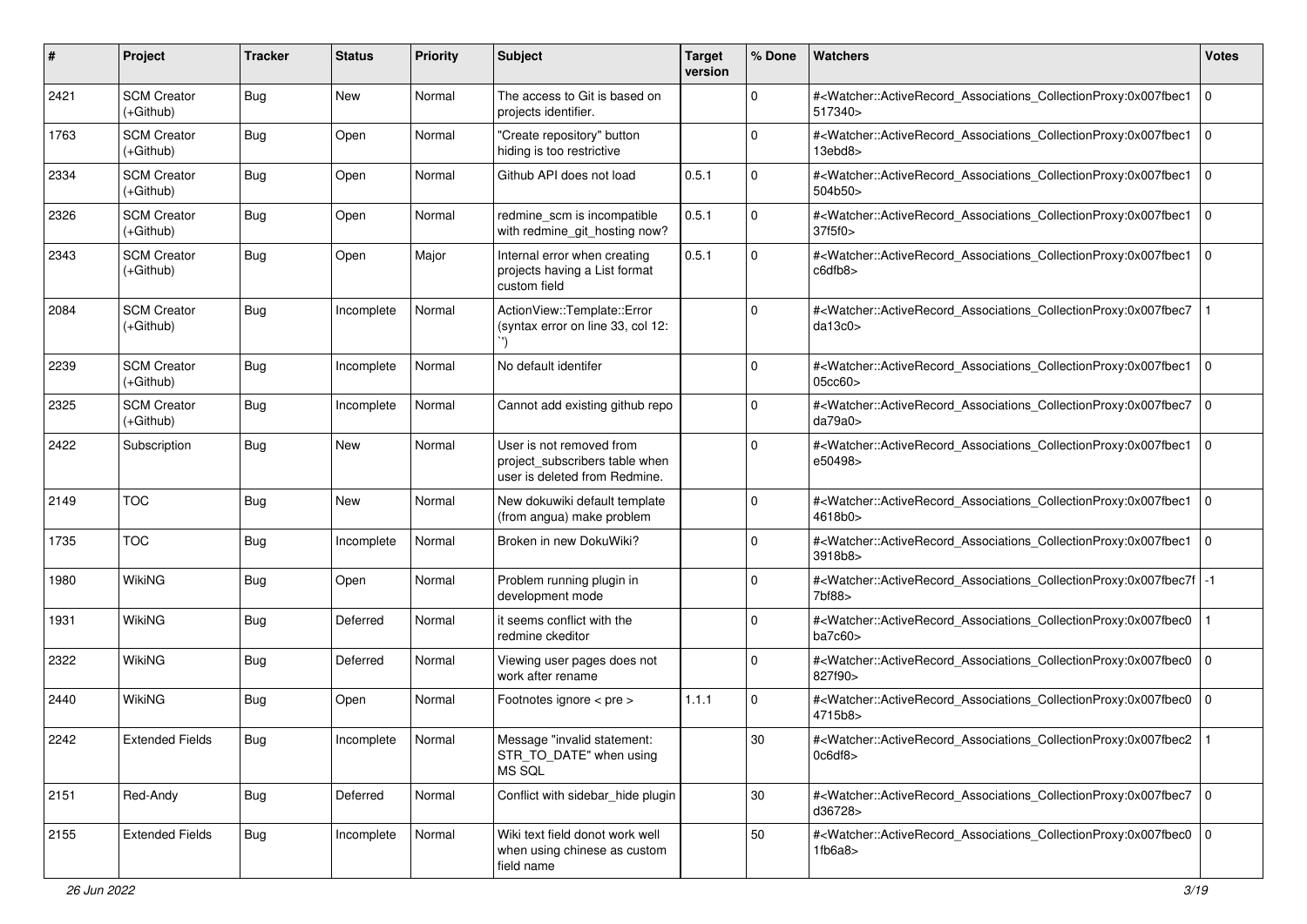| #        | Project                | <b>Tracker</b> | <b>Status</b>         | <b>Priority</b> | <b>Subject</b>                                                                                                                                                                                                                                                                                                                          | <b>Target</b><br>version | % Done      | <b>Watchers</b>                                                                                                                                          | <b>Votes</b>   |
|----------|------------------------|----------------|-----------------------|-----------------|-----------------------------------------------------------------------------------------------------------------------------------------------------------------------------------------------------------------------------------------------------------------------------------------------------------------------------------------|--------------------------|-------------|----------------------------------------------------------------------------------------------------------------------------------------------------------|----------------|
| 2384     | Hooks Manager          | <b>Bug</b>     | In Progress           | Normal          | Redmine v3?                                                                                                                                                                                                                                                                                                                             | 1.0.2                    | 50          | # <watcher::activerecord_associations_collectionproxy:0x007fbec0<br>162ca0&gt;</watcher::activerecord_associations_collectionproxy:0x007fbec0<br>        | 0              |
| ISSUE-12 | <b>ISSUE-id</b>        | <b>Bug</b>     | Deferred              | Major           | No route matches error for<br>journals#new                                                                                                                                                                                                                                                                                              |                          | 50          | # <watcher::activerecord_associations_collectionproxy:0x007fbec7<br>a0d1a0&gt;</watcher::activerecord_associations_collectionproxy:0x007fbec7<br>        | 0              |
| ISSUE-17 | ISSUE-id               | <b>Bug</b>     | Under<br>Verification | Major           | SVN integration: Commit with<br>new issue-id does not work                                                                                                                                                                                                                                                                              | 0.0.3                    | 50          | # <watcher::activerecord_associations_collectionproxy:0x007fbec0<br>dde7b8&gt;</watcher::activerecord_associations_collectionproxy:0x007fbec0<br>        | 0              |
| 2329     | WikiNG                 | <b>Bug</b>     | Under<br>Verification | Major           | Mentions visibility                                                                                                                                                                                                                                                                                                                     |                          | 50          | # <watcher::activerecord associations="" collectionproxy:0x007fbec2<br="">0205c0</watcher::activerecord>                                                 | l O            |
| 2436     | WikiNG                 | <b>Bug</b>     | Incomplete            | Normal          | Autocomplete debounce does<br>not work as expected                                                                                                                                                                                                                                                                                      |                          | 50          | # <watcher::activerecord 0<br="" associations="" collectionproxy:0x007fbec7f=""  ="">ecd78</watcher::activerecord>                                       |                |
| 2098     | <b>Extended Fields</b> | <b>Bug</b>     | In Progress           | Major           | Failure in XLS Export<br>(undefined method<br>`find_custom_field_template' for<br># <xlsexportcontroller)< td=""><td>0.2.4</td><td>90</td><td>#<watcher::activerecord_associations_collectionproxy:0x007fbec1f 2<br="">8ef30&gt;</watcher::activerecord_associations_collectionproxy:0x007fbec1f></td><td></td></xlsexportcontroller)<> | 0.2.4                    | 90          | # <watcher::activerecord_associations_collectionproxy:0x007fbec1f 2<br="">8ef30&gt;</watcher::activerecord_associations_collectionproxy:0x007fbec1f>     |                |
| 2318     | <b>Extended Fields</b> | <b>Bug</b>     | In Progress           | Normal          | Issues as pdf                                                                                                                                                                                                                                                                                                                           | 0.2.4                    | 90          | # <watcher::activerecord_associations_collectionproxy:0x007fbec1<br>e927f8&gt;</watcher::activerecord_associations_collectionproxy:0x007fbec1<br>        | l O            |
| 2359     | <b>Extended Fields</b> | <b>Bug</b>     | In Progress           | Normal          | Extended fields plugin breaks<br>PDF export                                                                                                                                                                                                                                                                                             | 0.2.4                    | 90          | # <watcher::activerecord_associations_collectionproxy:0x007fbec0<br>83e600&gt;</watcher::activerecord_associations_collectionproxy:0x007fbec0<br>        | $\overline{0}$ |
| 2295     | Hooks Manager          | <b>Bug</b>     | Reopened              | Normal          | view_layouts_base_html_head<br>hook not working                                                                                                                                                                                                                                                                                         |                          | 90          | # <watcher::activerecord_associations_collectionproxy:0x007fbec1<br>1d6208&gt;</watcher::activerecord_associations_collectionproxy:0x007fbec1<br>        | 0              |
| 1989     | Projects               | <b>Bug</b>     | In Progress           | Normal          | Кирилиця в рекламі                                                                                                                                                                                                                                                                                                                      |                          | 90          | # <watcher::activerecord_associations_collectionproxy:0x007fbec0<br>0350a8</watcher::activerecord_associations_collectionproxy:0x007fbec0<br>            | l 0            |
| 2378     | <b>Project Alias</b>   | <b>Bug</b>     | In Progress           | Major           | Compatibility to Redmine 3.0.1                                                                                                                                                                                                                                                                                                          | 0.1.1                    | 100         | # <watcher::activerecord_associations_collectionproxy:0x007fbec1<br>c0ca10</watcher::activerecord_associations_collectionproxy:0x007fbec1<br>            | 0              |
| ISSUE-15 | ISSUE-id               | Omission       | Open                  | Normal          | Searching #ISSUE-id                                                                                                                                                                                                                                                                                                                     |                          | $\Omega$    | # <watcher::activerecord_associations_collectionproxy:0x007fbec1<br>665238&gt;</watcher::activerecord_associations_collectionproxy:0x007fbec1<br>        | 0              |
| ISSUE-16 | ISSUE-id               | Omission       | Open                  | Normal          | Search by new issue-id does<br>not work                                                                                                                                                                                                                                                                                                 | 0.0.3                    | $\mathbf 0$ | # <watcher::activerecord_associations_collectionproxy:0x007fbec1<br>c95248&gt;</watcher::activerecord_associations_collectionproxy:0x007fbec1<br>        | 0              |
| 1845     | Advertising            | Feature        | Open                  | Minor           | Per project management                                                                                                                                                                                                                                                                                                                  | 0.3.0                    | $\mathbf 0$ | # <watcher::activerecord_associations_collectionproxy:0x007fbec0<br>430a90&gt;</watcher::activerecord_associations_collectionproxy:0x007fbec0<br>        | l O            |
| 1993     | Advertising            | Feature        | Open                  | Normal          | Which types of user                                                                                                                                                                                                                                                                                                                     |                          | $\Omega$    | # <watcher::activerecord_associations_collectionproxy:0x007fbec1<br>40bdc0&gt;</watcher::activerecord_associations_collectionproxy:0x007fbec1<br>        | $\overline{0}$ |
| 1846     | Advertising            | Feature        | Open                  | Minor           | Page configuration                                                                                                                                                                                                                                                                                                                      | 0.3.0                    | $\Omega$    | # <watcher::activerecord_associations_collectionproxy:0x007fbec0 0<br="">996688&gt;</watcher::activerecord_associations_collectionproxy:0x007fbec0>      |                |
| 1842     | Author Box             | Feature        | Open                  | Normal          | Show multiple/all roles                                                                                                                                                                                                                                                                                                                 | 1.0.0                    | $\mathbf 0$ | # <watcher::activerecord_associations_collectionproxy:0x007fbec0 0<br=""  ="">017b20&gt;</watcher::activerecord_associations_collectionproxy:0x007fbec0> |                |
| 1996     | Author Box             | Feature        | Incomplete            | Minor           | Project module                                                                                                                                                                                                                                                                                                                          |                          | $\mathbf 0$ | # <watcher::activerecord_associations_collectionproxy:0x007fbec0 0<br="">87d1c0&gt;</watcher::activerecord_associations_collectionproxy:0x007fbec0>      |                |
| 1943     | Author Box             | Feature        | Deferred              | Normal          | Author box layout change plan                                                                                                                                                                                                                                                                                                           |                          | $\mathbf 0$ | # <watcher::activerecord_associations_collectionproxy:0x007fbec7<br>30a420&gt;</watcher::activerecord_associations_collectionproxy:0x007fbec7<br>        | l o            |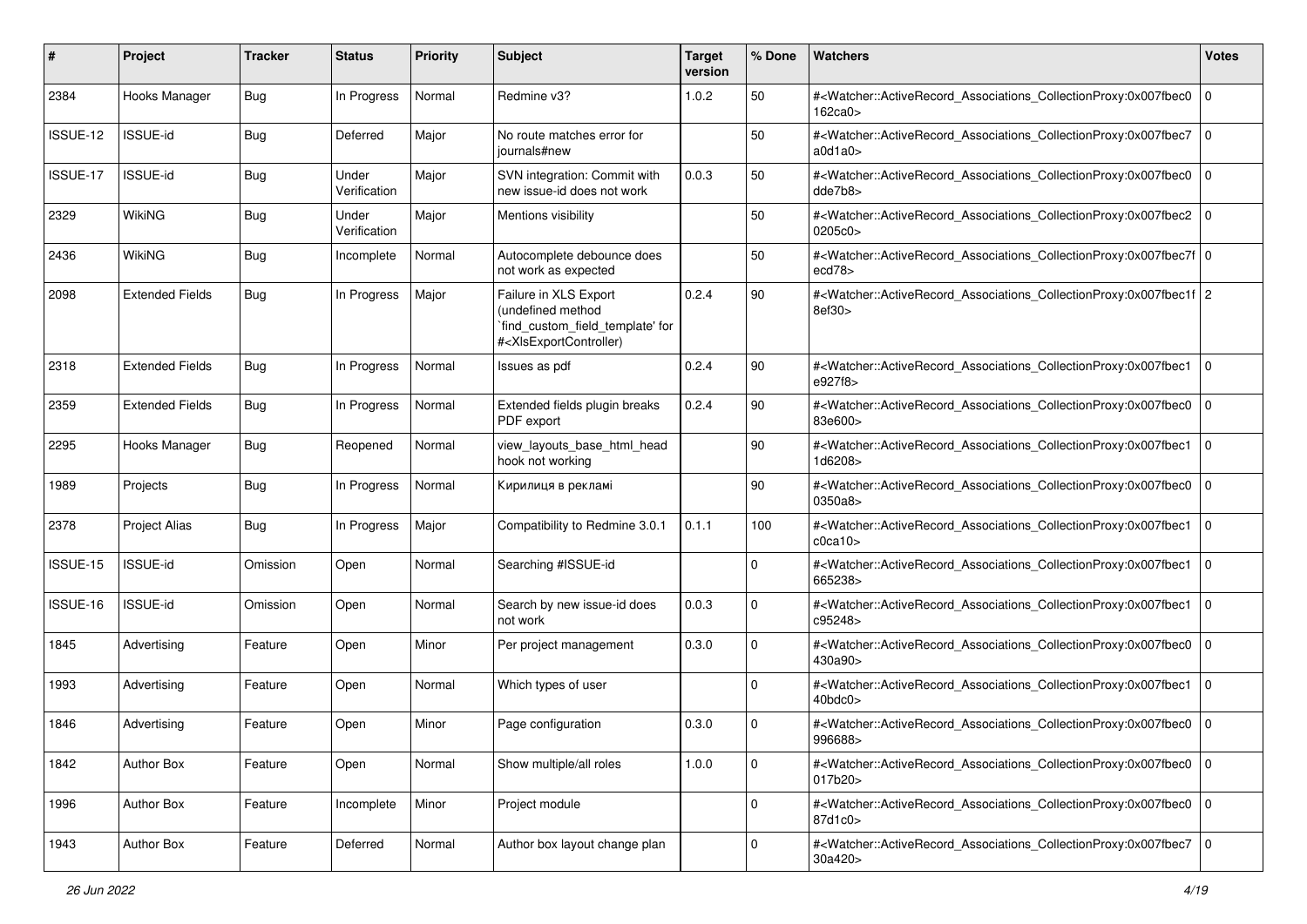| ∦    | <b>Project</b>      | <b>Tracker</b> | <b>Status</b> | <b>Priority</b> | <b>Subject</b>                                                     | <b>Target</b><br>version | % Done      | <b>Watchers</b>                                                                                                                                           | <b>Votes</b>   |
|------|---------------------|----------------|---------------|-----------------|--------------------------------------------------------------------|--------------------------|-------------|-----------------------------------------------------------------------------------------------------------------------------------------------------------|----------------|
| 1812 | <b>Author Box</b>   | Feature        | Open          | Normal          | Custom fields support                                              | 1.0.0                    | $\Omega$    | # <watcher::activerecord 0<br="" associations="" collectionproxy:0x007fbec6f=""  ="">df728&gt;</watcher::activerecord>                                    |                |
| 2424 | CD-Index            | Feature        | <b>New</b>    | Normal          | Option to skip thumbnail(s)                                        |                          | 0           | # <watcher::activerecord_associations_collectionproxy:0x007fbec6<br>a54128&gt;</watcher::activerecord_associations_collectionproxy:0x007fbec6<br>         | $\Omega$       |
| 2425 | CD-Index            | Feature        | <b>New</b>    | Normal          | Content rating data for images<br>and videos                       |                          | $\Omega$    | # <watcher::activerecord associations="" collectionproxy:0x007fbec7<br="">22e470&gt;</watcher::activerecord>                                              | l o            |
| 1720 | CD-Index            | Feature        | Open          | Minor           | Man page for cdindex                                               |                          | $\Omega$    | # <watcher::activerecord 0<br="" associations="" collectionproxy:0x007fbec6f=""  ="">524e0&gt;</watcher::activerecord>                                    |                |
| 1721 | CD-Index            | Feature        | Open          | Minor           | Man page for cdfind                                                |                          | $\mathbf 0$ | # <watcher::activerecord_associations_collectionproxy:0x007fbec6<br>c688b0&gt;</watcher::activerecord_associations_collectionproxy:0x007fbec6<br>         | $\overline{0}$ |
| 1722 | CD-Index            | Feature        | Open          | Major           | Separate common code into<br>library                               |                          | $\Omega$    | # <watcher::activerecord associations="" collectionproxy:0x007fbec6<br="">af3340&gt;</watcher::activerecord>                                              | $\overline{0}$ |
| 1723 | CD-Index            | Feature        | Open          | Normal          | PHP module                                                         |                          | $\Omega$    | # <watcher::activerecord_associations_collectionproxy:0x007fbec6<br>98b0c0&gt;</watcher::activerecord_associations_collectionproxy:0x007fbec6<br>         | l 0            |
| 1733 | CD-Index            | Feature        | Open          | Normal          | Put more info about the media<br>into header                       |                          | $\Omega$    | # <watcher::activerecord_associations_collectionproxy:0x007fbec6 0<br="">868e68&gt;</watcher::activerecord_associations_collectionproxy:0x007fbec6>       |                |
| 1736 | CD-Index            | Feature        | Open          | Normal          | Command-line options and<br>environmental variables                |                          | $\Omega$    | # <watcher::activerecord_associations_collectionproxy:0x007fbec6<br>6f8470&gt;</watcher::activerecord_associations_collectionproxy:0x007fbec6<br>         | l O            |
| 1739 | CD-Index            | Feature        | Open          | Normal          | Debian package                                                     |                          | O           | # <watcher::activerecord associations="" collectionproxy:0x007fbec6<br="">3119b0</watcher::activerecord>                                                  |                |
| 2430 | CD-Index            | Feature        | Open          | Normal          | (Non-)interactive mode for<br>cdindex                              |                          | $\mathbf 0$ | # <watcher::activerecord_associations_collectionproxy:0x007fbec5 0<br=""  ="">e05ca0&gt;</watcher::activerecord_associations_collectionproxy:0x007fbec5>  |                |
| 2426 | CD-Index            | Feature        | Incomplete    | Normal          | Tool to modify data (cdmodify?)                                    |                          | $\Omega$    | # <watcher::activerecord_associations_collectionproxy:0x007fbec4f 0<br=""  ="">aa5e8&gt;</watcher::activerecord_associations_collectionproxy:0x007fbec4f> |                |
| 2427 | CD-Index            | Feature        | Incomplete    | Normal          | Tags                                                               |                          | U           | # <watcher::activerecord associations="" collectionproxy:0x007fbec5<br="">68ad68&gt;</watcher::activerecord>                                              | $\Omega$       |
| 2429 | CD-Index            | Feature        | Incomplete    | Normal          | Flag for broken media                                              |                          | $\Omega$    | # <watcher::activerecord associations="" collectionproxy:0x007fbec5<br="">48b080&gt;</watcher::activerecord>                                              | l O            |
| 2442 | Contact Form        | Feature        | <b>New</b>    | Minor           | Put sender's email into From                                       |                          | $\Omega$    | # <watcher::activerecord associations="" collectionproxy:0x007fbec5<br="">292e90&gt;</watcher::activerecord>                                              | $\overline{0}$ |
| 1970 | Contact Form        | Feature        | Open          | Minor           | Contact link                                                       |                          | $\Omega$    | # <watcher::activerecord associations="" collectionproxy:0x007fbec5<br="">052d60&gt;</watcher::activerecord>                                              | 0              |
| 2170 | Contact Form        | Feature        | Open          | Minor           | Optional email format validation                                   |                          | $\Omega$    | # <watcher::activerecord_associations_collectionproxy:0x007fbec4<br>db93d8&gt;</watcher::activerecord_associations_collectionproxy:0x007fbec4<br>         | $\overline{0}$ |
| 2169 | <b>Contact Form</b> | Feature        | Incomplete    | Normal          | Option to use own name,<br>reply-to, subject and message<br>fields |                          | $\Omega$    | # <watcher::activerecord 0<br="" associations="" collectionproxy:0x00557da9=""  ="">11cd68&gt;</watcher::activerecord>                                    |                |
| 2259 | Contact Form        | Feature        | Incomplete    | Normal          | Sender name in a message                                           |                          | $\Omega$    | # <watcher::activerecord_associations_collectionproxy:0x00557da8 0<br=""  ="">e4d268&gt;</watcher::activerecord_associations_collectionproxy:0x00557da8>  |                |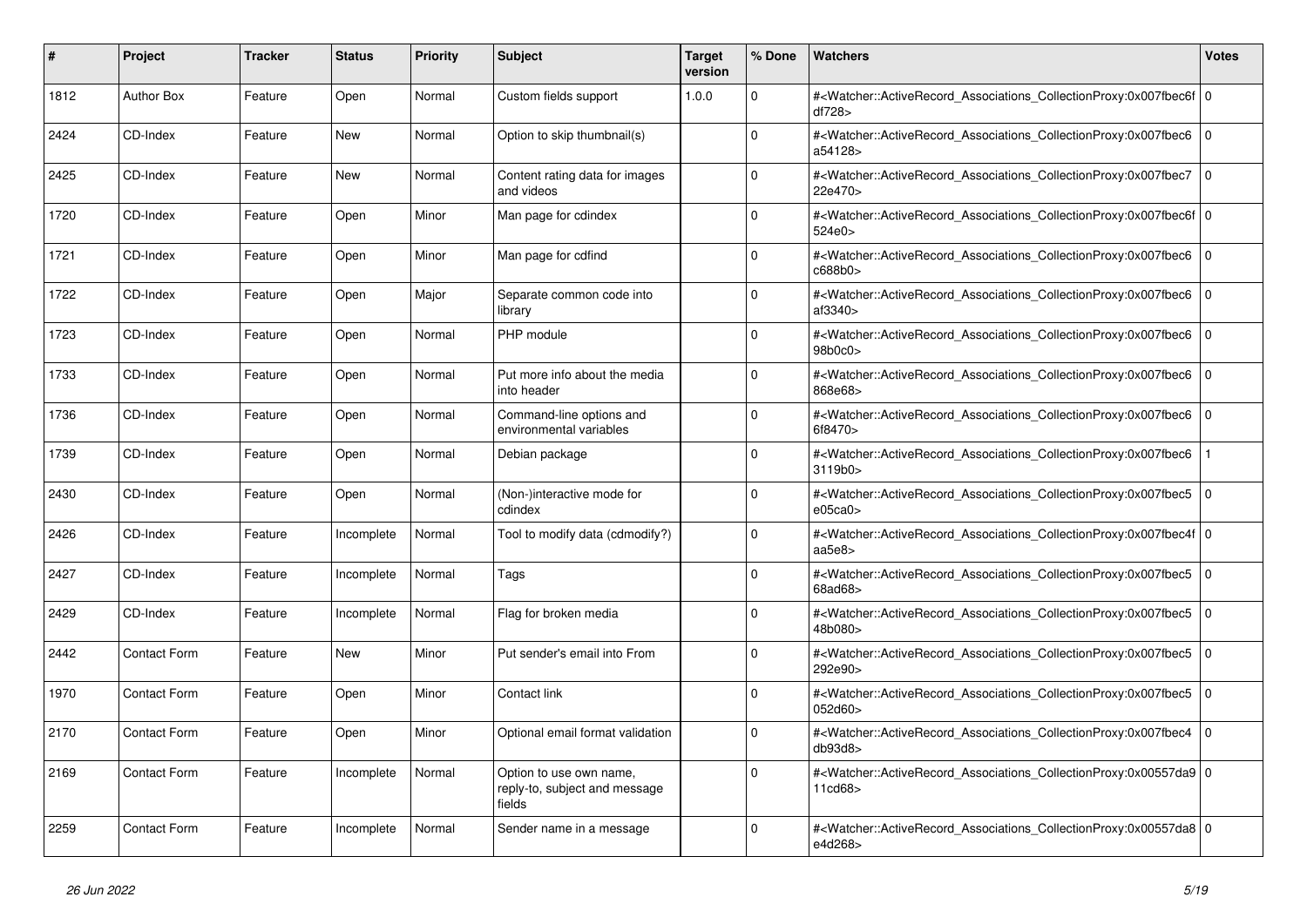| #    | <b>Project</b>         | <b>Tracker</b> | <b>Status</b> | <b>Priority</b> | <b>Subject</b>                                                  | <b>Target</b><br>version | % Done      | <b>Watchers</b>                                                                                                                                          | <b>Votes</b>   |
|------|------------------------|----------------|---------------|-----------------|-----------------------------------------------------------------|--------------------------|-------------|----------------------------------------------------------------------------------------------------------------------------------------------------------|----------------|
| 1997 | <b>Download Button</b> | Feature        | Open          | Minor           | Project module                                                  |                          | $\Omega$    | # <watcher::activerecord 0<br="" associations="" collectionproxy:0x00557da8=""  ="">d461d0&gt;</watcher::activerecord>                                   |                |
| 2132 | Download Button        | Feature        | Open          | Normal          | Per version button                                              |                          | $\Omega$    | # <watcher::activerecord_associations_collectionproxy:0x00557da8 0<br=""  ="">c66a30&gt;</watcher::activerecord_associations_collectionproxy:0x00557da8> |                |
| 1957 | <b>Download Button</b> | Feature        | Incomplete    | Normal          | Plugin configuration                                            |                          | $\Omega$    | # <watcher::activerecord 0<br="" associations="" collectionproxy:0x00557da5=""  ="">c4eb18</watcher::activerecord>                                       |                |
| 1881 | <b>Extended Fields</b> | Feature        | Open          | Insignificant   | Support wiki toolbar for "Default<br>value"                     |                          | $\Omega$    | # <watcher::activerecord 0<br="" associations="" collectionproxy:0x00557da5=""  ="">b4efd8</watcher::activerecord>                                       |                |
| 1947 | <b>Extended Fields</b> | Feature        | Open          | Normal          | Visible for admins only                                         |                          | $\Omega$    | # <watcher::activerecord 0<br="" associations="" collectionproxy:0x00557da5=""  ="">578e88&gt;</watcher::activerecord>                                   |                |
| 1995 | <b>Extended Fields</b> | Feature        | Open          | Normal          | Checklist                                                       |                          | $\Omega$    | # <watcher::activerecord 0<br="" associations="" collectionproxy:0x00557da6="">3f8af8</watcher::activerecord>                                            |                |
| 2018 | <b>Extended Fields</b> | Feature        | Open          | Normal          | database query cutsom field<br>type                             |                          | $\Omega$    | # <watcher::activerecord_associations_collectionproxy:0x00557da6 1<br=""  ="">1918f0&gt;</watcher::activerecord_associations_collectionproxy:0x00557da6> |                |
| 2019 | <b>Extended Fields</b> | Feature        | Open          | Normal          | Custom field type web service                                   |                          | $\Omega$    | # <watcher::activerecord 0<br="" associations="" collectionproxy:0x00557da5=""  ="">af9718&gt;</watcher::activerecord>                                   |                |
| 2026 | <b>Extended Fields</b> | Feature        | Open          | Normal          | Sizing defaults for custom fields                               |                          | $\Omega$    | # <watcher::activerecord_associations_collectionproxy:0x00557da5 0<br=""  ="">6e3598&gt;</watcher::activerecord_associations_collectionproxy:0x00557da5> |                |
| 2114 | <b>Extended Fields</b> | Feature        | Open          | Normal          | LDAP attributes for user custom<br>fields                       |                          | $\Omega$    | # <watcher::activerecord_associations_collectionproxy:0x00557da5 0<br=""  ="">35b1f0&gt;</watcher::activerecord_associations_collectionproxy:0x00557da5> |                |
| 2117 | <b>Extended Fields</b> | Feature        | Open          | Normal          | User list filter                                                |                          | $\Omega$    | # <watcher::activerecord 0<br="" associations="" collectionproxy:0x00557da4=""  ="">f527c0&gt;</watcher::activerecord>                                   |                |
| 2168 | <b>Extended Fields</b> | Feature        | Open          | Minor           | Grouping form elements                                          |                          | $\Omega$    | # <watcher::activerecord_associations_collectionproxy:0x007fbec2 0<br=""  ="">0897c8&gt;</watcher::activerecord_associations_collectionproxy:0x007fbec2> |                |
| 2186 | <b>Extended Fields</b> | Feature        | Open          | Minor           | <b>Custom DateTime Field</b>                                    |                          | $\Omega$    | # <watcher::activerecord associations="" collectionproxy:0x007fbec1<br="">36ed40&gt;</watcher::activerecord>                                             | $\Omega$       |
| 2223 | <b>Extended Fields</b> | Feature        | Open          | Normal          | Linked list custom field                                        |                          | $\mathbf 0$ | # <watcher::activerecord_associations_collectionproxy:0x007fbec1<br>b90cf8</watcher::activerecord_associations_collectionproxy:0x007fbec1<br>            | $\overline{0}$ |
| 2374 | <b>Extended Fields</b> | Feature        | Open          | Normal          | Project Selection from a specific<br>branch of the project tree |                          | $\Omega$    | # <watcher::activerecord_associations_collectionproxy:0x007fbec1<br>747b88&gt;</watcher::activerecord_associations_collectionproxy:0x007fbec1<br>        | $\Omega$       |
| 2383 | <b>Extended Fields</b> | Feature        | Open          | Normal          | Multiselect for Project fields                                  |                          | $\Omega$    | # <watcher::activerecord associations="" collectionproxy:0x007fbec7<br="">6cd3a0</watcher::activerecord>                                                 | l 0            |
| 1882 | <b>Extended Fields</b> | Feature        | Incomplete    | Normal          | Wiki toolbar for Wiki text                                      |                          | $\Omega$    | # <watcher::activerecord_associations_collectionproxy:0x007fbec0<br>348ec0&gt;</watcher::activerecord_associations_collectionproxy:0x007fbec0<br>        | l 0            |
| 1884 | <b>Extended Fields</b> | Feature        | Incomplete    | Normal          | Multiselect                                                     |                          | $\mathbf 0$ | # <watcher::activerecord associations="" collectionproxy:0x007fbec1<br="">4211c0&gt;</watcher::activerecord>                                             | $\Omega$       |
| 1919 | <b>Extended Fields</b> | Feature        | Incomplete    | Normal          | Extend Link extended field                                      |                          | $\Omega$    | # <watcher::activerecord associations="" collectionproxy:0x007fbec0<br="">c7cb90</watcher::activerecord>                                                 | $\Omega$       |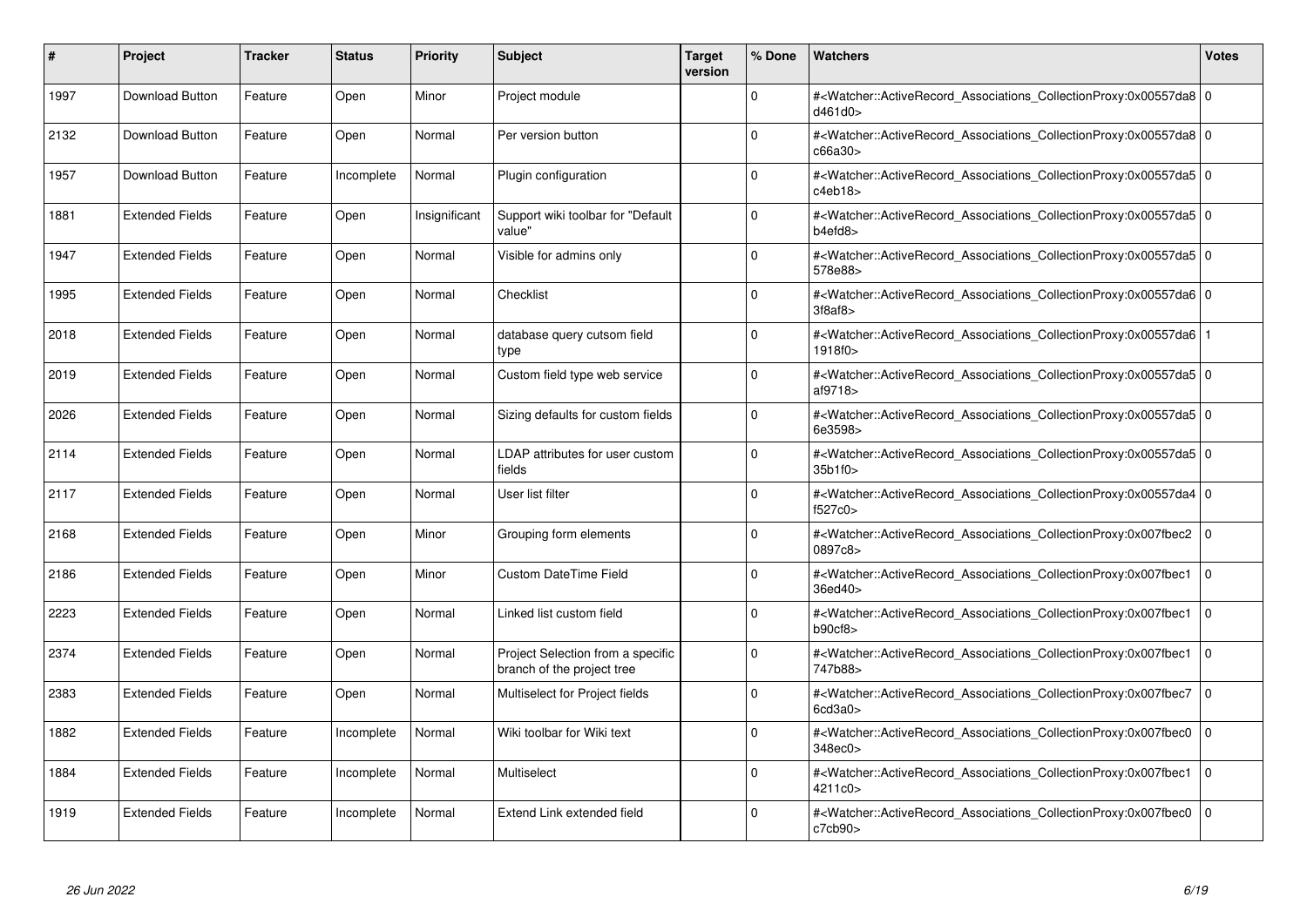| #    | <b>Project</b>         | Tracker | <b>Status</b> | <b>Priority</b> | <b>Subject</b>                              | <b>Target</b><br>version | % Done   | <b>Watchers</b>                                                                                                                                              | <b>Votes</b>   |
|------|------------------------|---------|---------------|-----------------|---------------------------------------------|--------------------------|----------|--------------------------------------------------------------------------------------------------------------------------------------------------------------|----------------|
| 1954 | <b>Extended Fields</b> | Feature | Incomplete    | Normal          | <b>Mailto links</b>                         |                          | $\Omega$ | # <watcher::activerecord associations="" collectionproxy:0x007fbec1<br="">69a988&gt;</watcher::activerecord>                                                 | $\Omega$       |
| 1955 | <b>Extended Fields</b> | Feature | Incomplete    | Normal          | FTP link                                    |                          | $\Omega$ | # <watcher::activerecord associations="" collectionproxy:0x007fbec1<br="">4ee490&gt;</watcher::activerecord>                                                 | $\overline{0}$ |
| 1956 | <b>Extended Fields</b> | Feature | Incomplete    | Minor           | SIP link                                    |                          | $\Omega$ | # <watcher::activerecord_associations_collectionproxy:0x007fbec0<br>272b90&gt;</watcher::activerecord_associations_collectionproxy:0x007fbec0<br>            | $\Omega$       |
| 2005 | <b>Extended Fields</b> | Feature | Incomplete    | Minor           | Paging for projects listing                 |                          | $\Omega$ | # <watcher::activerecord_associations_collectionproxy:0x007fbec0 0<br="">027750&gt;</watcher::activerecord_associations_collectionproxy:0x007fbec0>          |                |
| 2006 | <b>Extended Fields</b> | Feature | Incomplete    | Minor           | Users listing sorting                       |                          | $\Omega$ | # <watcher::activerecord_associations_collectionproxy:0x007fbec0<br>8fa9b8&gt;</watcher::activerecord_associations_collectionproxy:0x007fbec0<br>            | $\mathbf 0$    |
| 2007 | <b>Extended Fields</b> | Feature | Incomplete    | Minor           | Projects listing sorting                    |                          | $\Omega$ | # <watcher::activerecord_associations_collectionproxy:0x007fbec1<br>2d8980&gt;</watcher::activerecord_associations_collectionproxy:0x007fbec1<br>            | $\Omega$       |
| 2011 | <b>Extended Fields</b> | Feature | Incomplete    | Normal          | Custom field translations                   |                          | $\Omega$ | # <watcher::activerecord associations="" collectionproxy:0x007fbec0<br="">04d5e0&gt;</watcher::activerecord>                                                 | $\mathbf 0$    |
| 2028 | <b>Extended Fields</b> | Feature | Incomplete    | Normal          | make fields final option                    |                          | $\Omega$ | # <watcher::activerecord_associations_collectionproxy:0x007fbec1 0<br=""  ="">351268&gt;</watcher::activerecord_associations_collectionproxy:0x007fbec1>     |                |
| 2092 | <b>Extended Fields</b> | Feature | Incomplete    | Normal          | Users-to-issues custom fields<br>auto-fill  |                          | $\Omega$ | # <watcher::activerecord associations="" collectionproxy:0x007fbec1<br="">e56cd0&gt;</watcher::activerecord>                                                 | $\mathbf 0$    |
| 2093 | <b>Extended Fields</b> | Feature | Incomplete    | Normal          | Extended columns using<br>custom queries    |                          | $\Omega$ | # <watcher::activerecord associations="" collectionproxy:0x007fbec0<br="">7ca4d0&gt;</watcher::activerecord>                                                 | $\mathbf 0$    |
| 2099 | <b>Extended Fields</b> | Feature | Incomplete    | Normal          | Create a custom field of type<br>'Category' |                          | $\Omega$ | # <watcher::activerecord_associations_collectionproxy:0x007fbec2<br>09b8b0&gt;</watcher::activerecord_associations_collectionproxy:0x007fbec2<br>            | $\mathbf 0$    |
| 2103 | <b>Extended Fields</b> | Feature | Incomplete    | Minor           | Support multiple for Project                |                          | $\Omega$ | # <watcher::activerecord associations="" collectionproxy:0x007fbec0=""  <br="">03efb8</watcher::activerecord>                                                | $\mathbf 0$    |
| 2156 | <b>Extended Fields</b> | Feature | Incomplete    | Minor           | Per user values?                            |                          | $\Omega$ | # <watcher::activerecord associations="" collectionproxy:0x007fbec1<br="">2c3d28&gt;</watcher::activerecord>                                                 | $\mathbf 0$    |
| 2220 | <b>Extended Fields</b> | Feature | Incomplete    | Normal          | Project specific custom fields              |                          | $\Omega$ | # <watcher::activerecord_associations_collectionproxy:0x007fbec0f 0<br=""  ="">84950&gt;</watcher::activerecord_associations_collectionproxy:0x007fbec0f>    |                |
| 2241 | <b>Extended Fields</b> | Feature | Incomplete    | Normal          | Informations I see on Calendar              |                          | $\Omega$ | # <watcher::activerecord associations="" collectionproxy:0x007fbec1<br="">ed28a8&gt;</watcher::activerecord>                                                 | $\mathbf 0$    |
| 1784 | Hooks Manager          | Feature | Open          | Normal          | Support per-project Ads                     |                          | $\Omega$ | # <watcher::activerecord_associations_collectionproxy:0x007fbec1<br>ctcba0<sub>&gt;</sub></watcher::activerecord_associations_collectionproxy:0x007fbec1<br> | $\mathbf 0$    |
| 2210 | Hooks Manager          | Feature | Open          | Normal          | Sidebar access from other<br>hooks          |                          | $\Omega$ | # <watcher::activerecord associations="" collectionproxy:0x007fbec0<br="">209028&gt;</watcher::activerecord>                                                 | $\Omega$       |
| 1751 | Hooks Manager          | Feature | Incomplete    | Minor           | Support URL regexps to limit<br>pages       |                          | $\Omega$ | # <watcher::activerecord associations="" collectionproxy:0x007fbec0<br="">05ada8</watcher::activerecord>                                                     | $\mathbf 0$    |
| 2209 | Hooks Manager          | Feature | Incomplete    | Normal          | A templating language support               |                          | $\Omega$ | # <watcher::activerecord associations="" collectionproxy:0x007fbec0=""  <br="">356a70&gt;</watcher::activerecord>                                            | $\mathbf 0$    |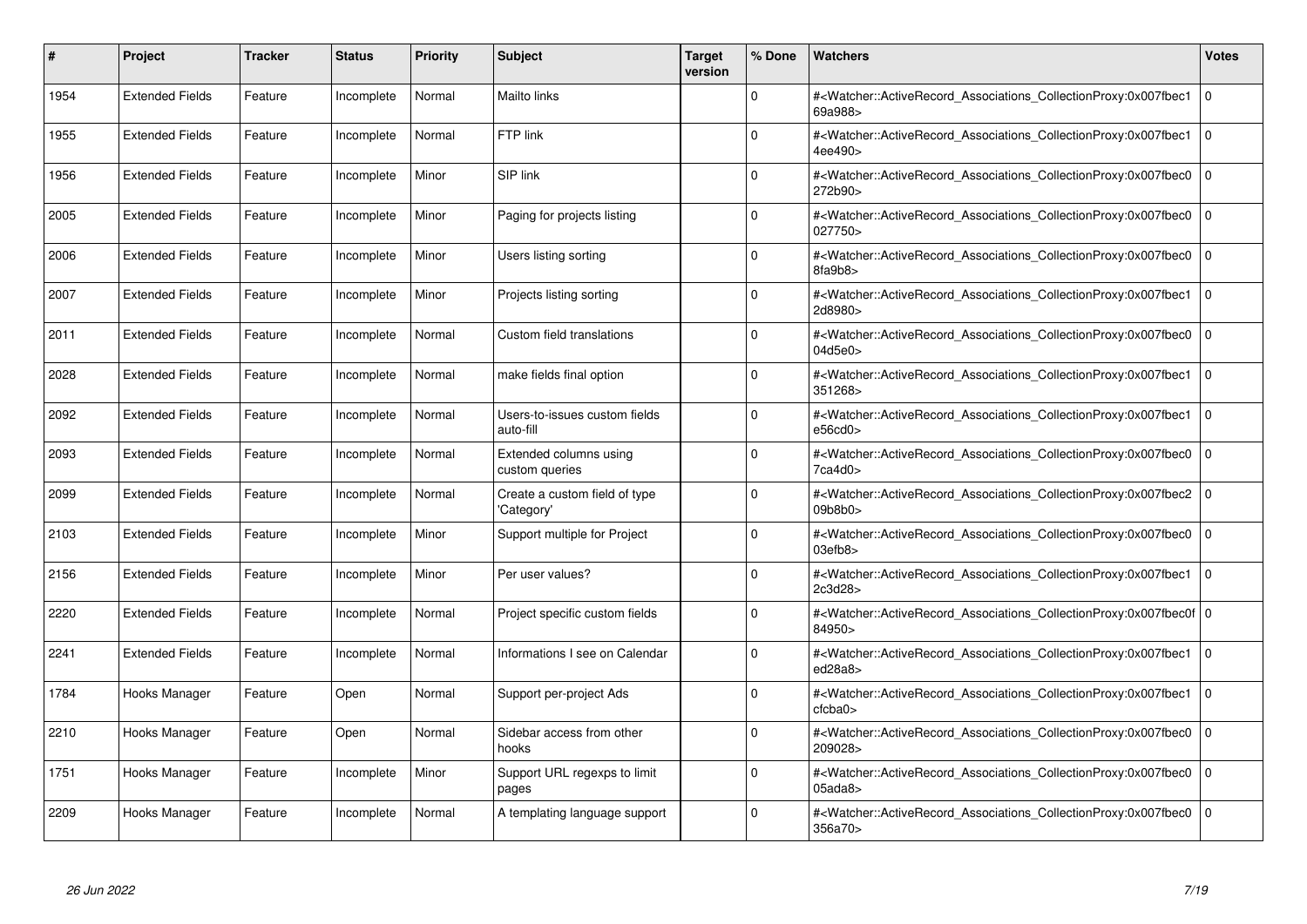| #    | Project            | <b>Tracker</b> | <b>Status</b> | <b>Priority</b> | <b>Subject</b>                                          | <b>Target</b><br>version | % Done   | <b>Watchers</b>                                                                                                                                           | <b>Votes</b>   |
|------|--------------------|----------------|---------------|-----------------|---------------------------------------------------------|--------------------------|----------|-----------------------------------------------------------------------------------------------------------------------------------------------------------|----------------|
| 2276 | Language Mix       | Feature        | Incomplete    | Normal          | Group posts / show only the<br>primary article          |                          | $\Omega$ | # <watcher::activerecord associations="" collectionproxy:0x007fbec1<br="">3250f0&gt;</watcher::activerecord>                                              | $\mathbf 0$    |
| 2054 | <b>Like Button</b> | Feature        | Open          | Normal          | Add URL setting                                         |                          | $\Omega$ | # <watcher::activerecord 0<br="" associations="" collectionproxy:0x007fbec1f=""  ="">5e290&gt;</watcher::activerecord>                                    |                |
| 1687 | Meta               | Feature        | Open          | Normal          | Global Meta tags, Meta tags per<br>project and per page |                          | $\Omega$ | # <watcher::activerecord_associations_collectionproxy:0x007fbec0<br>618740&gt;</watcher::activerecord_associations_collectionproxy:0x007fbec0<br>         | $\mathbf 0$    |
| 2145 | Meta               | Feature        | Open          | Normal          | Support Facebook publishing<br>through Graph API        |                          | $\Omega$ | # <watcher::activerecord associations="" collectionproxy:0x007fbec1=""  <br="">e66630&gt;</watcher::activerecord>                                         | $\mathbf 0$    |
| 2148 | Meta               | Feature        | Open          | Normal          | Cache meta tags                                         |                          | $\Omega$ | # <watcher::activerecord_associations_collectionproxy:0x007fbec0  <br="">7e8200&gt;</watcher::activerecord_associations_collectionproxy:0x007fbec0>       | $\Omega$       |
| 2271 | Meta               | Feature        | Open          | Normal          | Default image for<br>OpenGraph/Twitter Cards            |                          | $\Omega$ | # <watcher::activerecord_associations_collectionproxy:0x007fbec0<br>92e9e8&gt;</watcher::activerecord_associations_collectionproxy:0x007fbec0<br>         | $\Omega$       |
| 2303 | Meta               | Feature        | Open          | Normal          | Improve internal API                                    |                          | $\Omega$ | # <watcher::activerecord 0<br="" associations="" collectionproxy:0x007fbec0=""  ="">441f20&gt;</watcher::activerecord>                                    |                |
| 2369 | Meta               | Feature        | Open          | Normal          | Rich snippets for software apps                         |                          | $\Omega$ | # <watcher::activerecord_associations_collectionproxy:0x007fbec1f 0<br=""  ="">41d20&gt;</watcher::activerecord_associations_collectionproxy:0x007fbec1f> |                |
| 2370 | Meta               | Feature        | Open          | Normal          | Rich snippets for news                                  |                          | $\Omega$ | # <watcher::activerecord associations="" collectionproxy:0x007fbec0<br="">8da6e0&gt;</watcher::activerecord>                                              | $\mathbf 0$    |
| 2371 | Meta               | Feature        | Open          | Normal          | Rich snippets for Wiki                                  |                          | $\Omega$ | # <watcher::activerecord associations="" collectionproxy:0x007fbec0<br="">790de8&gt;</watcher::activerecord>                                              | $\mathbf 0$    |
| 2372 | Meta               | Feature        | Open          | Normal          | Microdata for breadcrumbs                               |                          | $\Omega$ | # <watcher::activerecord_associations_collectionproxy:0x007fbec0  <br="">16af18&gt;</watcher::activerecord_associations_collectionproxy:0x007fbec0>       | $\mathbf 0$    |
| 1902 | Meta               | Feature        | Incomplete    | Normal          | Consider clear html and light<br>mode                   |                          | $\Omega$ | # <watcher::activerecord associations="" collectionproxy:0x007fbec0<br="">b2b160&gt;</watcher::activerecord>                                              | $\mathbf 0$    |
| 26   | Orangutan          | Feature        | Open          | Normal          | It would be greate to have a<br>reminder                | 1.06                     | $\Omega$ | # <watcher::activerecord associations="" collectionproxy:0x007fbec7<br="">dcd330&gt;</watcher::activerecord>                                              | $\mathbf 0$    |
| 128  | Orangutan          | Feature        | Open          | Major           | Reminder, organizer and<br>scheduler                    | 1.06                     | $\Omega$ | # <watcher::activerecord_associations_collectionproxy:0x007fbec1<br>a5b568&gt;</watcher::activerecord_associations_collectionproxy:0x007fbec1<br>         | $\overline{2}$ |
| 558  | Orangutan          | Feature        | Open          | Minor           | Jokes context                                           |                          | $\Omega$ | # <watcher::activerecord associations="" collectionproxy:0x007fbec7<br="">d39b30</watcher::activerecord>                                                  | $\overline{c}$ |
| 605  | Orangutan          | Feature        | Open          | Minor           | SVN monkey                                              |                          | $\Omega$ | # <watcher::activerecord_associations_collectionproxy:0x007fbec1<br>3b4cf0</watcher::activerecord_associations_collectionproxy:0x007fbec1<br>             |                |
| 863  | Orangutan          | Feature        | Open          | Minor           | Personal TODO list                                      |                          | $\Omega$ | # <watcher::activerecord 0<br="" associations="" collectionproxy:0x007fbec0=""  ="">1a4380&gt;</watcher::activerecord>                                    |                |
| 892  | Orangutan          | Feature        | Open          | Minor           | Tip of the day / Did you know<br>that?                  |                          | $\Omega$ | # <watcher::activerecord associations="" collectionproxy:0x007fbec0<br="">3c8800&gt;</watcher::activerecord>                                              | $\mathbf 0$    |
| 935  | Orangutan          | Feature        | Open          | Minor           | Invalid keyboard layout<br>translator                   |                          | $\Omega$ | # <watcher::activerecord_associations_collectionproxy:0x007fbec0 0<br=""  ="">7c34c8&gt;</watcher::activerecord_associations_collectionproxy:0x007fbec0>  |                |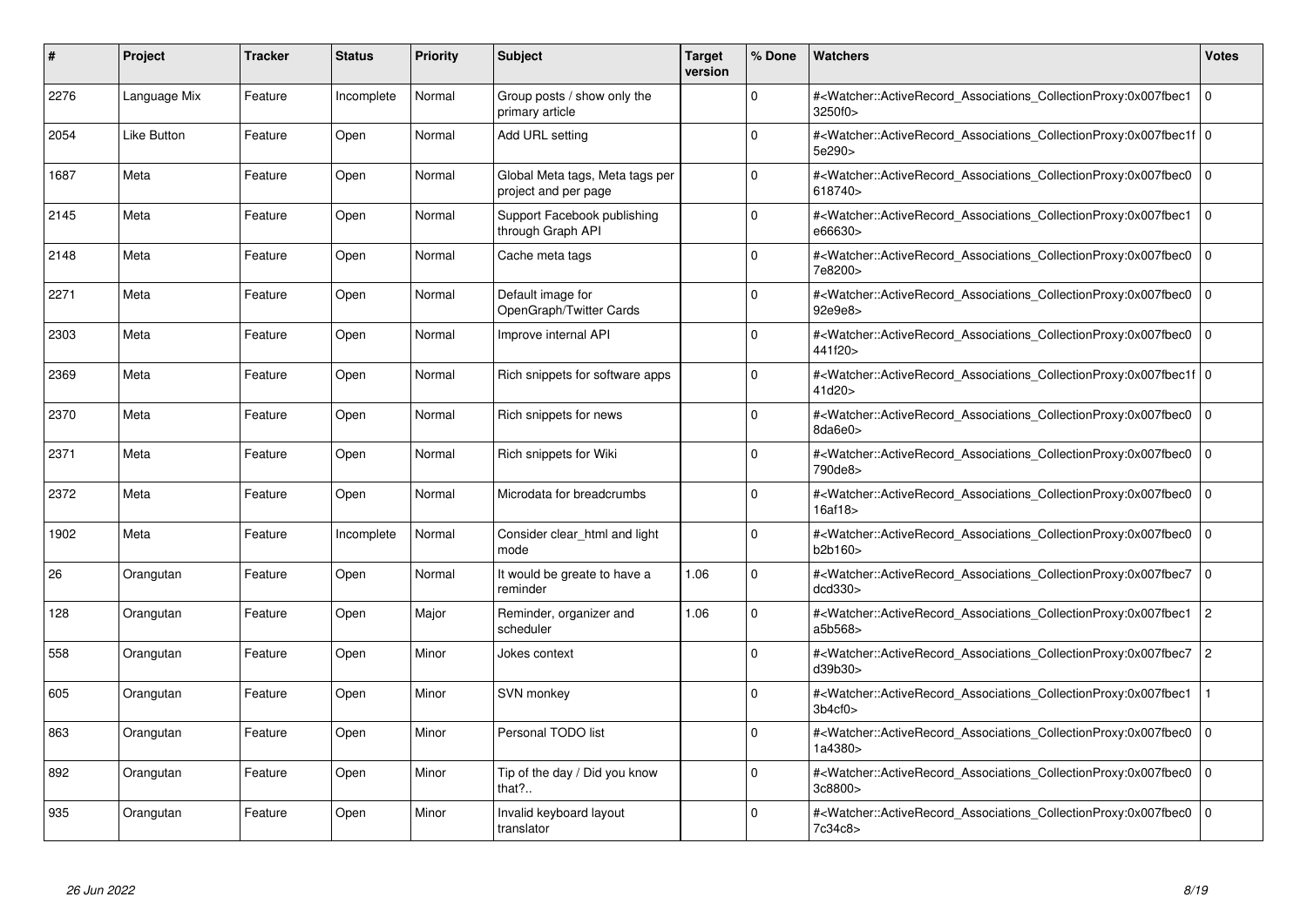| #    | Project                          | <b>Tracker</b> | <b>Status</b> | <b>Priority</b> | Subject                                                                             | <b>Target</b><br>version | % Done      | Watchers                                                                                                                                                         | <b>Votes</b>   |
|------|----------------------------------|----------------|---------------|-----------------|-------------------------------------------------------------------------------------|--------------------------|-------------|------------------------------------------------------------------------------------------------------------------------------------------------------------------|----------------|
| 941  | Orangutan                        | Feature        | Open          | Minor           | Support Google calendar                                                             |                          | $\mathbf 0$ | # <watcher::activerecord_associations_collectionproxy:0x007fbec1<br>8d2480&gt;</watcher::activerecord_associations_collectionproxy:0x007fbec1<br>                | 0              |
| 984  | Orangutan                        | Feature        | Open          | Minor           | Survey context                                                                      |                          | 0           | # <watcher::activerecord_associations_collectionproxy:0x007fbec0<br>50d008&gt;</watcher::activerecord_associations_collectionproxy:0x007fbec0<br>                | 0              |
| 1464 | Orangutan                        | Feature        | Open          | Minor           | Ability to see Orangutan logs for<br>a user                                         |                          | 0           | # <watcher::activerecord_associations_collectionproxy:0x007fbec0<br>888bb0&gt;</watcher::activerecord_associations_collectionproxy:0x007fbec0<br>                |                |
| 1577 | Orangutan                        | Feature        | Open          | Minor           | Roster suggestions                                                                  |                          | 0           | # <watcher::activerecord_associations_collectionproxy:0x007fbec1<br>75d7f8&gt;</watcher::activerecord_associations_collectionproxy:0x007fbec1<br>                | l 0            |
| 1603 | Orangutan                        | Feature        | Open          | Minor           | MegaHAL                                                                             |                          | $\Omega$    | # <watcher::activerecord_associations_collectionproxy:0x007fbec6<br>8dd7b8&gt;</watcher::activerecord_associations_collectionproxy:0x007fbec6<br>                |                |
| 1614 | Orangutan                        | Feature        | Open          | Minor           | <b>AIML</b>                                                                         |                          | $\Omega$    | # <watcher::activerecord_associations_collectionproxy:0x007fbec7<br>182bc0&gt;</watcher::activerecord_associations_collectionproxy:0x007fbec7<br>                | 0              |
| 1619 | Orangutan                        | Feature        | Open          | Minor           | Avatar                                                                              |                          | $\Omega$    | # <watcher::activerecord_associations_collectionproxy:0x007fbec6<br>d0b448&gt;</watcher::activerecord_associations_collectionproxy:0x007fbec6<br>                | $\overline{2}$ |
| 1638 | Orangutan                        | Feature        | Open          | Major           | Orangutan bug reporting                                                             |                          | $\mathbf 0$ | # <watcher::activerecord_associations_collectionproxy:0x007fbec7<br>38abc0&gt;</watcher::activerecord_associations_collectionproxy:0x007fbec7<br>                | l 0            |
| 1905 | Orangutan                        | Feature        | Open          | Normal          | SCM monkey                                                                          |                          | $\Omega$    | # <watcher::activerecord_associations_collectionproxy:0x007fbec7<br>1e9730&gt;</watcher::activerecord_associations_collectionproxy:0x007fbec7<br>                | 0              |
| 1968 | Orangutan                        | Feature        | Open          | Normal          | Creating a new issue                                                                | 1.06                     | 0           | # <watcher::activerecord_associations_collectionproxy:0x007fbec6f 0<br=""  ="">40<sub>bf0</sub></watcher::activerecord_associations_collectionproxy:0x007fbec6f> |                |
| 1028 | Orangutan                        | Feature        | Incomplete    | Minor           | Recognizing English text<br>accidentally entered with<br>different keyboard layout  |                          | $\Omega$    | # <watcher::activerecord_associations_collectionproxy:0x007fbec6<br>c0fe40</watcher::activerecord_associations_collectionproxy:0x007fbec6<br>                    |                |
| 20   | Orangutan::Redmin<br>e           | Feature        | Open          | Minor           | Let user specify what he did<br>during a break                                      |                          | $\Omega$    | # <watcher::activerecord_associations_collectionproxy:0x007fbec6<br>aa<math>3d40</math></watcher::activerecord_associations_collectionproxy:0x007fbec6<br>       | 0              |
| 124  | Orangutan::Redmin<br>e           | Feature        | Open          | Minor           | Let users specify what they did<br>during a break by answering on<br>break question |                          | $\mathbf 0$ | # <watcher::activerecord_associations_collectionproxy:0x007fbec6<br>93fa08&gt;</watcher::activerecord_associations_collectionproxy:0x007fbec6<br>                | 3              |
| 170  | Orangutan::Redmin<br>e           | Feature        | Open          | Minor           | Issue creation                                                                      | 1.06                     | $\mathbf 0$ | # <watcher::activerecord_associations_collectionproxy:0x007fbec6<br>791f30&gt;</watcher::activerecord_associations_collectionproxy:0x007fbec6<br>                | 2              |
| 180  | Orangutan::Redmin                | Feature        | Open          | Normal          | Issue status changing                                                               | 1.07                     | $\mathbf 0$ | # <watcher::activerecord_associations_collectionproxy:0x007fbec6<br>531998&gt;</watcher::activerecord_associations_collectionproxy:0x007fbec6<br>                | 3              |
| 181  | Orangutan::Redmin<br>е           | Feature        | Open          | Normal          | Changing issue priority                                                             | 1.07                     | 0           | # <watcher::activerecord_associations_collectionproxy:0x007fbec5f<br>2dc90&gt;</watcher::activerecord_associations_collectionproxy:0x007fbec5f<br>               |                |
| 184  | Orangutan::Redmin   Feature<br>е |                | Open          | Minor           | Notifying about due date and<br>hours                                               | 1.07                     | $\mathbf 0$ | # <watcher::activerecord_associations_collectionproxy:0x007fbec5 2<br="">acdb50</watcher::activerecord_associations_collectionproxy:0x007fbec5>                  |                |
| 230  | Orangutan::Redmin   Feature<br>е |                | Open          | Minor           | Starting task/time entry and new<br>issue at the same time                          |                          | $\mathbf 0$ | # <watcher::activerecord_associations_collectionproxy:0x007fbec5 3<br="">7101c0&gt;</watcher::activerecord_associations_collectionproxy:0x007fbec5>              |                |
| 895  | Orangutan::Redmin                | Feature        | Open          | Normal          | Changing custom fields and<br>other issue properties                                | 1.07                     | $\mathbf 0$ | # <watcher::activerecord_associations_collectionproxy:0x007fbec5<br>47aaf0&gt;</watcher::activerecord_associations_collectionproxy:0x007fbec5<br>                |                |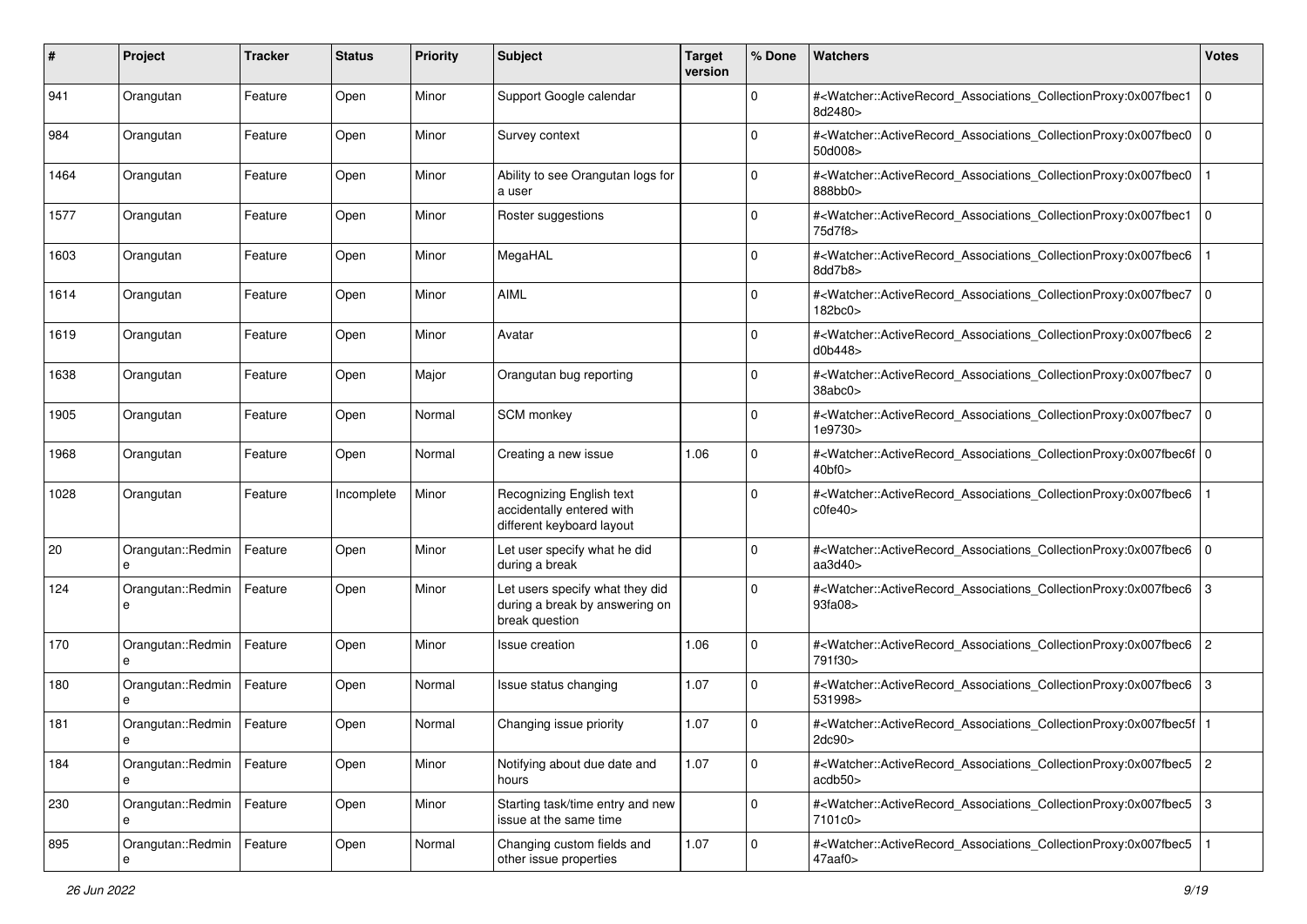| #    | Project                           | Tracker | <b>Status</b> | <b>Priority</b> | <b>Subject</b>                                          | <b>Target</b><br>version | % Done   | <b>Watchers</b>                                                                                                                                          | <b>Votes</b>   |
|------|-----------------------------------|---------|---------------|-----------------|---------------------------------------------------------|--------------------------|----------|----------------------------------------------------------------------------------------------------------------------------------------------------------|----------------|
| 969  | Orangutan::Redmin<br>$\mathbf{a}$ | Feature | Open          | Minor           | Editing comments                                        | 1.08                     | $\Omega$ | # <watcher::activerecord associations="" collectionproxy:0x007fbec5<br="">25eb18&gt;</watcher::activerecord>                                             | $\overline{c}$ |
| 1076 | Orangutan::Redmin<br>e            | Feature | Open          | Minor           | Due date setting context                                | 1.07                     | $\Omega$ | # <watcher::activerecord associations="" collectionproxy:0x007fbec5<br=""><math>013</math>bb<math>0</math></watcher::activerecord>                       | $\mathbf 0$    |
| 1083 | Orangutan::Redmin<br>e            | Feature | Open          | Minor           | Help context(s) for Redmine text<br>formatting syntax   | 1.08                     | $\Omega$ | # <watcher::activerecord_associations_collectionproxy:0x007fbec4<br>d4c080&gt;</watcher::activerecord_associations_collectionproxy:0x007fbec4<br>        | $\Omega$       |
| 1352 | Orangutan::Redmin<br>$\mathbf{a}$ | Feature | Open          | Minor           | Start date changing                                     | 1.07                     | $\Omega$ | # <watcher::activerecord_associations_collectionproxy:0x00557da9 0<br=""  ="">0496c0</watcher::activerecord_associations_collectionproxy:0x00557da9>     |                |
| 1888 | Orangutan::Redmin                 | Feature | Open          | Normal          | Reuse past tasks                                        |                          | $\Omega$ | # <watcher::activerecord_associations_collectionproxy:0x00557da8 0<br=""  ="">e08ed8</watcher::activerecord_associations_collectionproxy:0x00557da8>     |                |
| 1022 | Orangutan::Redmin<br>$\mathbf{a}$ | Feature | Incomplete    | Minor           | Changing issue status<br>depending on user presence     |                          | $\Omega$ | # <watcher::activerecord_associations_collectionproxy:0x00557da8 0<br="">d1d960&gt;</watcher::activerecord_associations_collectionproxy:0x00557da8>      |                |
| 1104 | Orangutan::Redmin                 | Feature | Incomplete    | Minor           | Automatic overtime tracking                             |                          | $\Omega$ | # <watcher::activerecord 0<br="" associations="" collectionproxy:0x00557da5=""  =""><math>d0</math>eaa<math>8</math></watcher::activerecord>             |                |
| 1337 | Orangutan::Redmin                 | Feature | Incomplete    | Minor           | Automatic time tracking                                 |                          | $\Omega$ | # <watcher::activerecord_associations_collectionproxy:0x00557da5 0<br=""  ="">be2210&gt;</watcher::activerecord_associations_collectionproxy:0x00557da5> |                |
| 2219 | <b>Project Sections</b>           | Feature | Open          | Normal          | Wiki rule for section                                   |                          | $\Omega$ | # <watcher::activerecord 0<br="" associations="" collectionproxy:0x00557da5=""  ="">ab40c8</watcher::activerecord>                                       |                |
| 2214 | <b>Project Sections</b>           | Feature | Incomplete    | Normal          | Featured and disregarded<br>projects                    |                          | $\Omega$ | # <watcher::activerecord 0<br="" associations="" collectionproxy:0x00557da5=""  ="">6ddeb8&gt;</watcher::activerecord>                                   |                |
| 2315 | <b>Project Sections</b>           | Feature | Incomplete    | Normal          | Allow Projects to Appear in<br><b>Multiple Sections</b> |                          | $\Omega$ | # <watcher::activerecord_associations_collectionproxy:0x00557da6 0<br="">2fed00&gt;</watcher::activerecord_associations_collectionproxy:0x00557da6>      |                |
| 1747 | Projects                          | Feature | Open          | Major           | Some kind of site usage plugin                          |                          | $\Omega$ | # <watcher::activerecord 0<br="" associations="" collectionproxy:0x00557da6=""  ="">0189b0&gt;</watcher::activerecord>                                   |                |
| 2416 | Projects                          | Feature | <b>New</b>    | Normal          | Starred issues                                          |                          | $\Omega$ | # <watcher::activerecord 0<br="" associations="" collectionproxy:0x00557da5=""  ="">908490&gt;</watcher::activerecord>                                   |                |
| 1790 | Projects                          | Feature | Open          | Normal          | Rotate logs                                             |                          | $\Omega$ | # <watcher::activerecord_associations_collectionproxy:0x00557da5 0<br=""  ="">609d48&gt;</watcher::activerecord_associations_collectionproxy:0x00557da5> |                |
| 1804 | Projects                          | Feature | Incomplete    | Insignificant   | Arrows (or similar solution) for<br>project menu        |                          | $\Omega$ | # <watcher::activerecord 0<br="" associations="" collectionproxy:0x00557da5=""  ="">1d06a0</watcher::activerecord>                                       |                |
| 1796 | Projects                          | Feature | Open          | Normal          | <b>Translations helper</b>                              |                          | $\Omega$ | # <watcher::activerecord_associations_collectionproxy:0x00557da4 0<br=""  ="">aacc20</watcher::activerecord_associations_collectionproxy:0x00557da4>     |                |
| 1829 | Projects                          | Feature | Open          | Normal          | A project generator from<br>templates                   |                          | $\Omega$ | # <watcher::activerecord_associations_collectionproxy:0x007fbec1<br>1130c8&gt;</watcher::activerecord_associations_collectionproxy:0x007fbec1<br>        | $\Omega$       |
| 1837 | Projects                          | Feature | Open          | Insignificant   | Andriy is now working on                                |                          | $\Omega$ | # <watcher::activerecord associations="" collectionproxy:0x007fbec0<br="">2f4be0&gt;</watcher::activerecord>                                             | $\mathbf 0$    |
| 1948 | Projects                          | Feature | Open          | Minor           | Testimonials / Used by                                  |                          | $\Omega$ | # <watcher::activerecord associations="" collectionproxy:0x007fbec0=""  <br="">33bc98&gt;</watcher::activerecord>                                        | $\mathbf 0$    |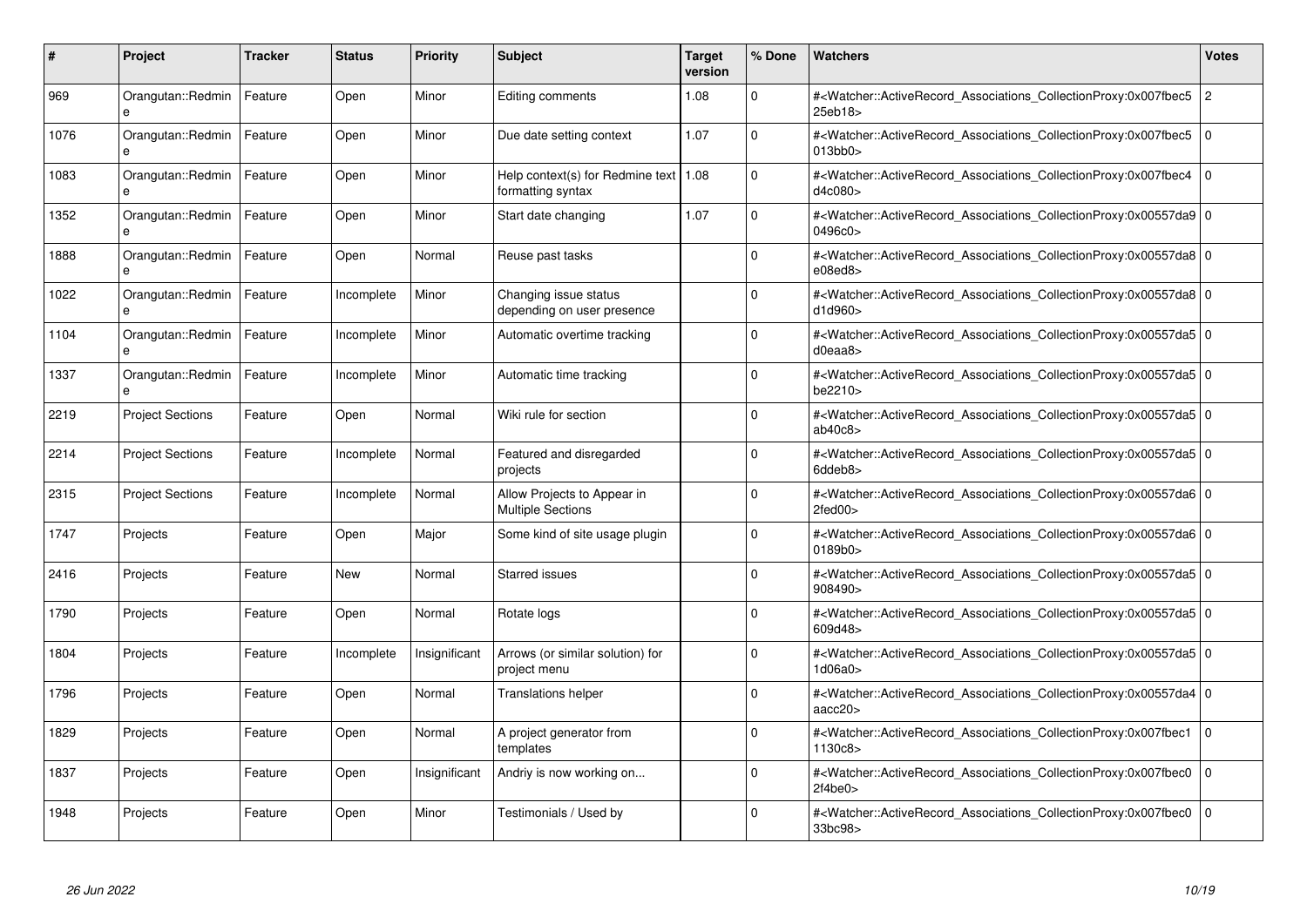| $\#$ | Project                         | <b>Tracker</b> | <b>Status</b> | <b>Priority</b> | <b>Subject</b>                                                                     | <b>Target</b><br>version | % Done   | <b>Watchers</b>                                                                                                                                              | <b>Votes</b>   |
|------|---------------------------------|----------------|---------------|-----------------|------------------------------------------------------------------------------------|--------------------------|----------|--------------------------------------------------------------------------------------------------------------------------------------------------------------|----------------|
| 1963 | Projects                        | Feature        | Open          | Minor           | Issues/messages count                                                              |                          | $\Omega$ | # <watcher::activerecord_associations_collectionproxy:0x007fbec0<br>0a3238&gt;</watcher::activerecord_associations_collectionproxy:0x007fbec0<br>            | $\overline{0}$ |
| 2157 | Projects                        | Feature        | Open          | Normal          | Short activity messages                                                            |                          | $\Omega$ | # <watcher::activerecord_associations_collectionproxy:0x007fbec0<br>613538&gt;</watcher::activerecord_associations_collectionproxy:0x007fbec0<br>            | $\overline{0}$ |
| 2406 | Projects                        | Feature        | Open          | Minor           | List of forks for projects                                                         |                          | $\Omega$ | # <watcher::activerecord associations="" collectionproxy:0x007fbec1<br="">a7bc50</watcher::activerecord>                                                     | 0              |
| 1831 | Projects                        | Feature        | Incomplete    | Minor           | Automatically include mail<br>conversations                                        |                          | $\Omega$ | # <watcher::activerecord_associations_collectionproxy:0x007fbec1<br>b167c8&gt;</watcher::activerecord_associations_collectionproxy:0x007fbec1<br>            | 0              |
| 1867 | Projects                        | Feature        | Incomplete    | Minor           | Textile draft                                                                      |                          | $\Omega$ | # <watcher::activerecord_associations_collectionproxy:0x007fbec0<br>a14c40&gt;</watcher::activerecord_associations_collectionproxy:0x007fbec0<br>            | $\overline{0}$ |
| 1987 | Projects                        | Feature        | Incomplete    | Normal          | Attachment resize                                                                  |                          | $\Omega$ | # <watcher::activerecord_associations_collectionproxy:0x007fbec1<br>bef870<sub>&gt;</sub></watcher::activerecord_associations_collectionproxy:0x007fbec1<br> | $\overline{0}$ |
| 2179 | Projects                        | Feature        | Incomplete    | Normal          | Pingbacks and trackbacks                                                           |                          | $\Omega$ | # <watcher::activerecord_associations_collectionproxy:0x007fbec1f 0<br=""  ="">558c0 &gt;</watcher::activerecord_associations_collectionproxy:0x007fbec1f>   |                |
| 2373 | Red-Andy                        | Feature        | Open          | Normal          | Replacement for Georgia?                                                           |                          | $\Omega$ | # <watcher::activerecord_associations_collectionproxy:0x007fbec0<br>01f7f8 &gt;</watcher::activerecord_associations_collectionproxy:0x007fbec0<br>           | $\Omega$       |
| 1915 | Red-Andy                        | Feature        | Incomplete    | Normal          | TOC items box should move as<br>we click on the item                               |                          | $\Omega$ | # <watcher::activerecord_associations_collectionproxy:0x007fbec1<br>371b58&gt;</watcher::activerecord_associations_collectionproxy:0x007fbec1<br>            | $\overline{0}$ |
| 2414 | Red-Andy                        | Feature        | Incomplete    | Minor           | Break long application.css into<br>sections?                                       |                          | $\Omega$ | # <watcher::activerecord_associations_collectionproxy:0x007fbec0<br>be5d58</watcher::activerecord_associations_collectionproxy:0x007fbec0<br>                | $\overline{0}$ |
| 2246 | <b>RedPress</b>                 | Feature        | Open          | Normal          | Wiki syntax for blog posts                                                         |                          | $\Omega$ | # <watcher::activerecord_associations_collectionproxy:0x007fbec1f 0<br=""  ="">5a550&gt;</watcher::activerecord_associations_collectionproxy:0x007fbec1f>    |                |
| 2248 | <b>RedPress</b>                 | Feature        | Open          | Normal          | Latest blog posts in Redmine                                                       |                          | $\Omega$ | # <watcher::activerecord 0<br="" associations="" collectionproxy:0x007fbec1f=""  ="">695f0&gt;</watcher::activerecord>                                       |                |
| 1982 | Role Shift                      | Feature        | Open          | Major           | Redmine.pm patch wanted                                                            |                          | $\Omega$ | # <watcher::activerecord associations="" collectionproxy:0x007fbec1<br="">50fa78&gt;</watcher::activerecord>                                                 | 0              |
| 1983 | Role Shift                      | Feature        | Open          | Major           | Default shifts                                                                     |                          | $\Omega$ | # <watcher::activerecord associations="" collectionproxy:0x007fbec1<br="">e57a40&gt;</watcher::activerecord>                                                 | $\overline{0}$ |
| 2013 | Role Shift                      | Feature        | Incomplete    | Minor           | Resource shifts                                                                    |                          | $\Omega$ | # <watcher::activerecord associations="" collectionproxy:0x007fbec0<br="">1c8d20&gt;</watcher::activerecord>                                                 | $\overline{0}$ |
| 2389 | <b>SCM Creator</b><br>(+Github) | Feature        | <b>New</b>    | Normal          | Reporter, non members and<br>anonymous have too much<br>access by default          |                          | $\Omega$ | # <watcher::activerecord_associations_collectionproxy:0x007fbec0<br>c065f8&gt;</watcher::activerecord_associations_collectionproxy:0x007fbec0<br>            | $\Omega$       |
| 1858 | <b>SCM Creator</b><br>(+Github) | Feature        | Open          | Normal          | New Wiki/Textile macro                                                             |                          | $\Omega$ | # <watcher::activerecord_associations_collectionproxy:0x007fbec1<br>382660&gt;</watcher::activerecord_associations_collectionproxy:0x007fbec1<br>            | $\overline{0}$ |
| 2053 | <b>SCM Creator</b><br>(+Github) | Feature        | Open          | Normal          | Set repository path according to<br>identifier when using multiple<br>repositories |                          | $\Omega$ | # <watcher::activerecord associations="" collectionproxy:0x007fbec1<br="">2c0a88&gt;</watcher::activerecord>                                                 |                |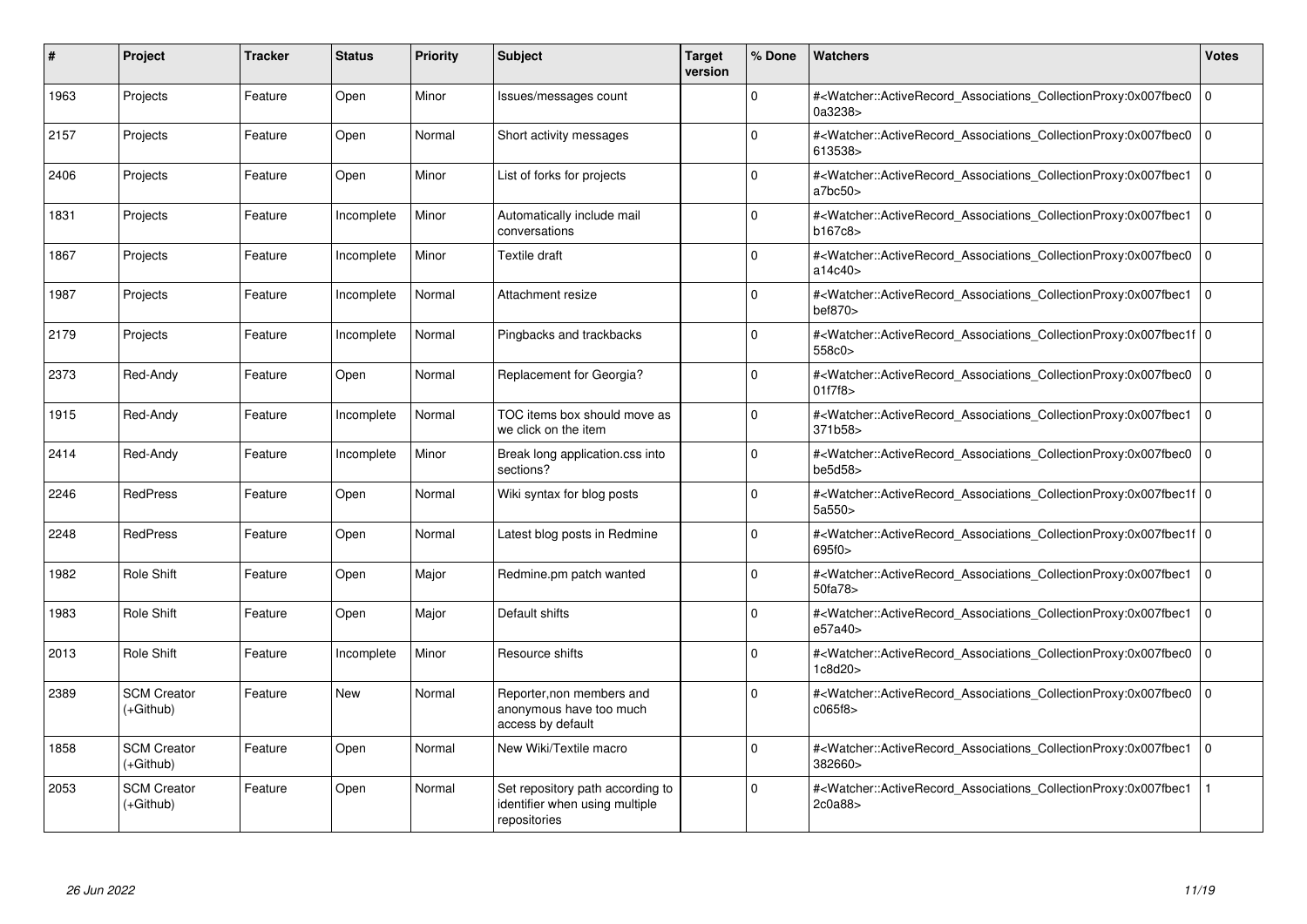| #    | Project                           | <b>Tracker</b> | <b>Status</b> | <b>Priority</b> | <b>Subject</b>                                                                           | <b>Target</b><br>version | % Done      | Watchers                                                                                                                                                  | <b>Votes</b>   |
|------|-----------------------------------|----------------|---------------|-----------------|------------------------------------------------------------------------------------------|--------------------------|-------------|-----------------------------------------------------------------------------------------------------------------------------------------------------------|----------------|
| 2075 | <b>SCM Creator</b><br>$(+Github)$ | Feature        | Open          | Normal          | Make an option to fully<br>automate repository creation<br>without editing the URL field |                          | $\Omega$    | # <watcher::activerecord_associations_collectionproxy:0x007fbec0<br>0ac798&gt;</watcher::activerecord_associations_collectionproxy:0x007fbec0<br>         | $ 2\rangle$    |
| 2105 | <b>SCM Creator</b><br>(+Github)   | Feature        | Open          | Normal          | Integrate with existing scm<br>system                                                    |                          | $\mathbf 0$ | # <watcher::activerecord_associations_collectionproxy:0x007fbec0<br>26f508&gt;</watcher::activerecord_associations_collectionproxy:0x007fbec0<br>         | $\overline{0}$ |
| 2291 | <b>SCM Creator</b><br>$(+Github)$ | Feature        | Open          | Normal          | Creator interface needs to be<br>simplified                                              |                          | $\Omega$    | # <watcher::activerecord_associations_collectionproxy:0x007fbec0<br>a0d1c0</watcher::activerecord_associations_collectionproxy:0x007fbec0<br>             | $\overline{0}$ |
| 1757 | <b>SCM Creator</b><br>(+Github)   | Feature        | Incomplete    | Insignificant   | Allow subdirectories                                                                     |                          | 0           | # <watcher::activerecord_associations_collectionproxy:0x007fbec0<br>ba6568&gt;</watcher::activerecord_associations_collectionproxy:0x007fbec0<br>         | $\overline{0}$ |
| 1793 | <b>SCM Creator</b><br>(+Github)   | Feature        | Incomplete    | Normal          | Allow the creation of non-local<br>repositories                                          |                          | 0           | # <watcher::activerecord_associations_collectionproxy:0x007fbec1<br>7b9738&gt;</watcher::activerecord_associations_collectionproxy:0x007fbec1<br>         | <u> 2</u>      |
| 2201 | <b>SCM Creator</b><br>$(+Github)$ | Feature        | Incomplete    | Normal          | Add feature auto create struct<br>directory for svn                                      |                          | $\Omega$    | # <watcher::activerecord_associations_collectionproxy:0x007fbec0<br>5f2bd0&gt;</watcher::activerecord_associations_collectionproxy:0x007fbec0<br>         |                |
| 2286 | <b>SCM Creator</b><br>$(+Github)$ | Feature        | Incomplete    | Normal          | Add configuration option for<br>default encoding                                         |                          | $\Omega$    | # <watcher::activerecord_associations_collectionproxy:0x007fbec0<br>1435d0&gt;</watcher::activerecord_associations_collectionproxy:0x007fbec0<br>         | l 0            |
| 2287 | <b>SCM Creator</b><br>(+Github)   | Feature        | Incomplete    | Normal          | Allow to customize naming<br>policy for repositories                                     |                          | $\mathbf 0$ | # <watcher::activerecord_associations_collectionproxy:0x007fbec7<br>713968&gt;</watcher::activerecord_associations_collectionproxy:0x007fbec7<br>         | $\overline{0}$ |
| 1695 | Sidebar Content                   | Feature        | Open          | Normal          | Multiple contents                                                                        | 0.2.0                    | $\mathbf 0$ | # <watcher::activerecord_associations_collectionproxy:0x007fbec0<br>37a240&gt;</watcher::activerecord_associations_collectionproxy:0x007fbec0<br>         | $\overline{0}$ |
| 1771 | Sidebar Content                   | Feature        | Open          | Normal          | Global contents                                                                          | 0.2.0                    | $\Omega$    | # <watcher::activerecord_associations_collectionproxy:0x007fbec1<br>6fb468&gt;</watcher::activerecord_associations_collectionproxy:0x007fbec1<br>         | $\overline{0}$ |
| 2109 | Sidebar Content                   | Feature        | Open          | Normal          | Sidebar for global pages, which<br>do not have one                                       | 0.2.0                    | $\Omega$    | # <watcher::activerecord_associations_collectionproxy:0x007fbec0<br>b5ac8</watcher::activerecord_associations_collectionproxy:0x007fbec0<br>              | l 0            |
| 2405 | Sidebar Content                   | Feature        | Open          | Minor           | Edit link for Wiki pages                                                                 | 0.2.0                    | $\mathbf 0$ | # <watcher::activerecord_associations_collectionproxy:0x007fbec7<br>3cdd58&gt;</watcher::activerecord_associations_collectionproxy:0x007fbec7<br>         | $\overline{0}$ |
| 2407 | Sidebar Content                   | Feature        | Open          | Normal          | Improve support of Wiki page<br>on sidebar                                               | 0.2.0                    | $\mathbf 0$ | # <watcher::activerecord_associations_collectionproxy:0x007fbec0<br>a31a48</watcher::activerecord_associations_collectionproxy:0x007fbec0<br>             | $\overline{0}$ |
| 1999 | Sidebar Content                   | Feature        | Incomplete    | Minor           | Project module                                                                           |                          | $\Omega$    | # <watcher::activerecord_associations_collectionproxy:0x007fbec0<br>b19618&gt;</watcher::activerecord_associations_collectionproxy:0x007fbec0<br>         | $\overline{0}$ |
| 1981 | Subscription                      | Feature        | Open          | Normal          | Site-wide notifications                                                                  |                          | $\Omega$    | # <watcher::activerecord_associations_collectionproxy:0x007fbec7f 1<br=""  ="">86550&gt;</watcher::activerecord_associations_collectionproxy:0x007fbec7f> |                |
| 1984 | Subscription                      | Feature        | Incomplete    | Minor           | Redirecting back after<br>registration/loginRedirecting<br>back after registration/login |                          | $\Omega$    | # <watcher::activerecord_associations_collectionproxy:0x007fbec1<br>dd9a28&gt;</watcher::activerecord_associations_collectionproxy:0x007fbec1<br>         | l 0            |
| 1977 | <b>WikiNG</b>                     | Feature        | Open          | Normal          | Conditional macro for users &<br>groups                                                  |                          | $\mathbf 0$ | # <watcher::activerecord_associations_collectionproxy:0x007fbec0 2<br="">5432e8&gt;</watcher::activerecord_associations_collectionproxy:0x007fbec0>       |                |
| 2076 | WikiNG                            | Feature        | Open          | Insignificant   | HTML Color preview                                                                       |                          | $\mathbf 0$ | # <watcher::activerecord_associations_collectionproxy:0x007fbec1 0<br="">b2a048&gt;</watcher::activerecord_associations_collectionproxy:0x007fbec1>       |                |
| 2085 | WikiNG                            | Feature        | Open          | Normal          | Twitter status                                                                           |                          | 0           | # <watcher::activerecord 0<br="" associations="" collectionproxy:0x007fbec7="">de9f58&gt;</watcher::activerecord>                                         |                |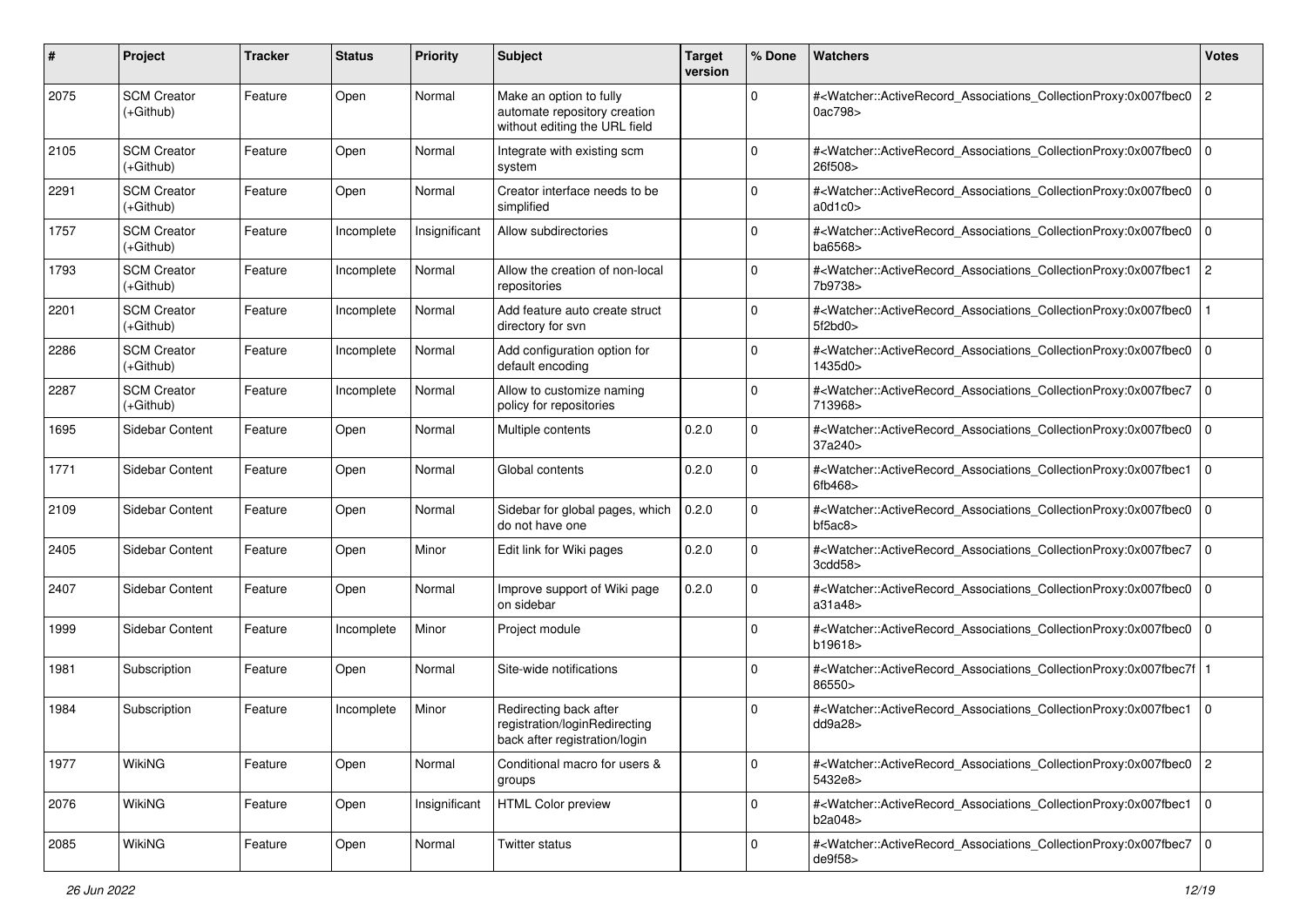| #    | Project                 | Tracker     | <b>Status</b> | <b>Priority</b> | <b>Subject</b>                                      | <b>Target</b><br>version | % Done   | <b>Watchers</b>                                                                                                                                            | <b>Votes</b>   |
|------|-------------------------|-------------|---------------|-----------------|-----------------------------------------------------|--------------------------|----------|------------------------------------------------------------------------------------------------------------------------------------------------------------|----------------|
| 2437 | WikiNG                  | Feature     | Open          | Normal          | Ultra-HD-ready graphics                             |                          | $\Omega$ | # <watcher::activerecord associations="" collectionproxy:0x007fbec1<br="">8e9ba8&gt;</watcher::activerecord>                                               | $\mathbf 0$    |
| 2438 | WikiNG                  | Feature     | Open          | Normal          | Screen text                                         | 1.1.1                    | $\Omega$ | # <watcher::activerecord associations="" collectionproxy:0x007fbec0<br="">2a5040&gt;</watcher::activerecord>                                               | $\mathbf 0$    |
| 1900 | WikiNG                  | Feature     | Incomplete    | Minor           | Singe bracket smiley                                |                          | $\Omega$ | # <watcher::activerecord_associations_collectionproxy:0x007fbec7f 0<br=""  ="">941a0 &gt;</watcher::activerecord_associations_collectionproxy:0x007fbec7f> |                |
| 1907 | WikiNG                  | Feature     | Incomplete    | Minor           | Social links                                        |                          | $\Omega$ | # <watcher::activerecord associations="" collectionproxy:0x007fbec0<br="">917a40&gt;</watcher::activerecord>                                               |                |
| 1942 | WikiNG                  | Feature     | Incomplete    | Minor           | Support for target in links                         |                          | $\Omega$ | # <watcher::activerecord_associations_collectionproxy:0x007fbec1<br>b7c640&gt;</watcher::activerecord_associations_collectionproxy:0x007fbec1<br>          | $\mathbf 0$    |
| 2079 | WikiNG                  | Feature     | Incomplete    | Normal          | Message to everyone in a<br>project                 |                          | $\Omega$ | # <watcher::activerecord_associations_collectionproxy:0x007fbec1<br>169838&gt;</watcher::activerecord_associations_collectionproxy:0x007fbec1<br>          | $\Omega$       |
| 2130 | WikiNG                  | Feature     | Incomplete    | Minor           | <b>Function references</b>                          |                          | $\Omega$ | # <watcher::activerecord associations="" collectionproxy:0x007fbec0<br="">888958&gt;</watcher::activerecord>                                               | $\mathbf 0$    |
| 2224 | WikiNG                  | Feature     | Incomplete    | Normal          | Option to disable glyphs?                           |                          | $\Omega$ | # <watcher::activerecord_associations_collectionproxy:0x007fbec1  <br="">75c510&gt;</watcher::activerecord_associations_collectionproxy:0x007fbec1>        | $\mathbf 0$    |
| 2392 | WikiNG                  | Feature     | Incomplete    | Normal          | Hierarcial Numbered headers                         |                          | $\Omega$ | # <watcher::activerecord associations="" collectionproxy:0x007fbec7<br="">37a6a8&gt;</watcher::activerecord>                                               | $\mathbf 0$    |
| 2413 | WikiNG                  | Feature     | Incomplete    | Minor           | Custom links syntax                                 |                          | $\Omega$ | # <watcher::activerecord 0<br="" associations="" collectionproxy:0x007fbec7=""  ="">0b39b0</watcher::activerecord>                                         |                |
| 2423 | <b>WikiNG</b>           | Feature     | Incomplete    | Normal          | markdown support?                                   |                          | $\Omega$ | # <watcher::activerecord_associations_collectionproxy:0x007fbec6f 0<br=""  ="">8a8b8</watcher::activerecord_associations_collectionproxy:0x007fbec6f>      |                |
| 2433 | WordMine                | Feature     | Open          | Minor           | Link Redmine issue with<br><b>WordPress comment</b> |                          | $\Omega$ | # <watcher::activerecord_associations_collectionproxy:0x007fbec7 0<br=""  ="">2e3be0</watcher::activerecord_associations_collectionproxy:0x007fbec7>       |                |
| 1716 | Projects                | Feature     | In Progress   | Normal          | Orangutan video/chat demo                           |                          | 10       | # <watcher::activerecord associations="" collectionproxy:0x007fbec7<br="">1079c0&gt;</watcher::activerecord>                                               | $\mathbf 0$    |
| 2227 | <b>Extended Fields</b>  | Feature     | In Progress   | Normal          | Altering form elements for<br>custom fields         | 0.2.4                    | 50       | # <watcher::activerecord_associations_collectionproxy:0x007fbec6<br>d2d368&gt;</watcher::activerecord_associations_collectionproxy:0x007fbec6<br>          | $\Omega$       |
| 2365 | <b>Extended Fields</b>  | Feature     | In Progress   | Normal          | Adding Redmine 3.0 support                          | 0.2.4                    | 50       | # <watcher::activerecord associations="" collectionproxy:0x007fbec6<br="">b183e8</watcher::activerecord>                                                   | $\mathbf 0$    |
| 1725 | Red-Andy                | Feature     | Deferred      | Normal          | Stick footer to the bottom of a<br>page             |                          | 50       | # <watcher::activerecord_associations_collectionproxy:0x007fbec6<br>98c4e8&gt;</watcher::activerecord_associations_collectionproxy:0x007fbec6<br>          |                |
| 2131 | <b>Project Settings</b> | Feature     | In Progress   | Normal          | Redmine 2 / Rails 3<br>compatibility                |                          | 80       | # <watcher::activerecord_associations_collectionproxy:0x007fbec6<br>81ff88&gt;</watcher::activerecord_associations_collectionproxy:0x007fbec6<br>          | $\overline{c}$ |
| 1868 | Projects                | Feature     | Reopened      | Minor           | Author in Google search results                     |                          | 80       | # <watcher::activerecord associations="" collectionproxy:0x007fbec6<br="">6e4d80&gt;</watcher::activerecord>                                               | $\mathbf 0$    |
| 192  | Orangutan               | Improvement | Open          | Major           | <b>SQL</b> optimization                             | 1.07                     | $\Omega$ | # <watcher::activerecord associations="" collectionproxy:0x007fbec4<br="">afa638</watcher::activerecord>                                                   | $\Omega$       |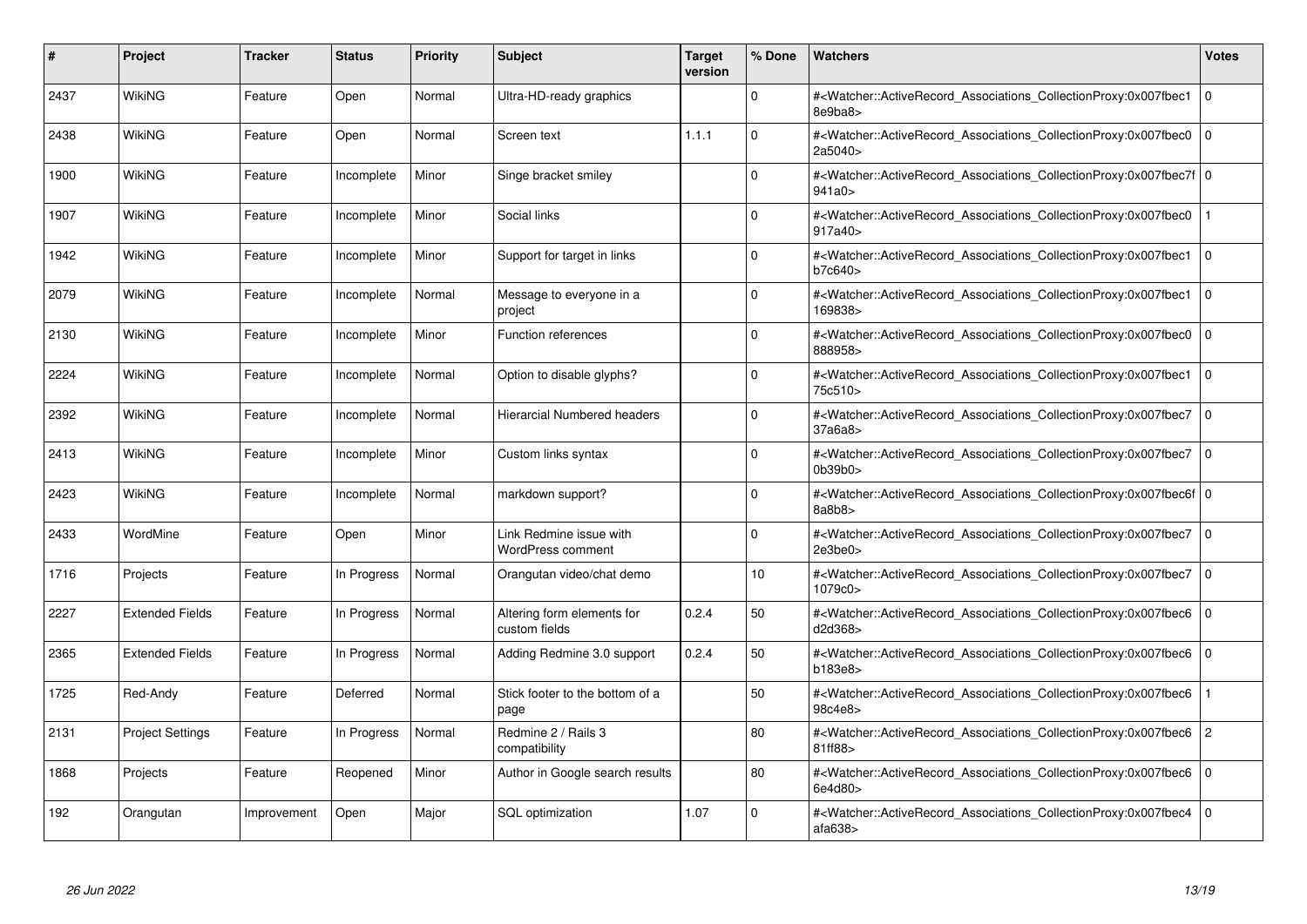| #    | Project                | <b>Tracker</b> | <b>Status</b> | <b>Priority</b> | <b>Subject</b>                                                      | <b>Target</b><br>version | % Done      | Watchers                                                                                                                                                                      | <b>Votes</b> |
|------|------------------------|----------------|---------------|-----------------|---------------------------------------------------------------------|--------------------------|-------------|-------------------------------------------------------------------------------------------------------------------------------------------------------------------------------|--------------|
| 862  | Orangutan              | Improvement    | Open          | Minor           | Support user first and last name<br>in requests                     | 2.00                     | $\mathbf 0$ | # <watcher::activerecord_associations_collectionproxy:0x007fbec5<br>dd1f68&gt;</watcher::activerecord_associations_collectionproxy:0x007fbec5<br>                             | $\mathbf 0$  |
| 918  | Orangutan              | Improvement    | Open          | Normal          | Profiler/optimization                                               | 1.07                     | $\Omega$    | # <watcher::activerecord_associations_collectionproxy:0x007fbec4f 0<br=""  ="">90170&gt;</watcher::activerecord_associations_collectionproxy:0x007fbec4f>                     |              |
| 1089 | Orangutan              | Improvement    | Open          | Minor           | Migrate to contexts<br>dependencies/relations from<br>weights       | 2.00                     | $\Omega$    | # <watcher::activerecord_associations_collectionproxy:0x007fbec5 0<br=""  ="">2b9b30&gt;</watcher::activerecord_associations_collectionproxy:0x007fbec5>                      |              |
| 1298 | Orangutan              | Improvement    | Open          | Normal          | Context help for some<br>Orangutan messages                         |                          | 0           | # <watcher::activerecord_associations_collectionproxy:0x007fbec5<br>3c4250&gt;</watcher::activerecord_associations_collectionproxy:0x007fbec5<br>                             | $\mathbf 0$  |
| 1586 | Orangutan              | Improvement    | Open          | Normal          | Installation command line helper                                    | 1.08                     | $\mathbf 0$ | # <watcher::activerecord_associations_collectionproxy:0x007fbec5<br>15<sub>bf18&gt;</sub></watcher::activerecord_associations_collectionproxy:0x007fbec5<br>                  | $\mathbf 0$  |
| 1620 | Orangutan              | Improvement    | Open          | Normal          | Fix foreign handlers API                                            | 2.00                     | $\mathbf 0$ | # <watcher::activerecord_associations_collectionproxy:0x007fbec4<br>ea7538&gt;</watcher::activerecord_associations_collectionproxy:0x007fbec4<br>                             | $\mathbf 0$  |
| 1682 | Orangutan              | Improvement    | Open          | Normal          | Take into account if time<br>tracking module is enabled             | 1.06                     | $\Omega$    | # <watcher::activerecord_associations_collectionproxy:0x00557da9 0<br=""  ="">1d0f48&gt;</watcher::activerecord_associations_collectionproxy:0x00557da9>                      |              |
| 2035 | Orangutan              | Improvement    | Open          | Minor           | Direct communication between<br>a monkey and Orangutan              | 1.06                     | $\mathbf 0$ | # <watcher::activerecord_associations_collectionproxy:0x00557da8 0<br=""  ="">f23db8&gt;</watcher::activerecord_associations_collectionproxy:0x00557da8>                      |              |
| 1988 | Orangutan              | Improvement    | Incomplete    | Normal          | Multithreading                                                      |                          | $\mathbf 0$ | # <watcher::activerecord_associations_collectionproxy:0x00557da8 0<br=""  ="">d79e90&gt;</watcher::activerecord_associations_collectionproxy:0x00557da8>                      |              |
| 189  | Orangutan::Redmin<br>e | Improvement    | Open          | Minor           | Avoid taking text as a comment<br>for the task                      |                          | $\mathbf 0$ | # <watcher::activerecord_associations_collectionproxy:0x00557da8<br>c99750&gt;</watcher::activerecord_associations_collectionproxy:0x00557da8<br>                             |              |
| 973  | Orangutan::Redmin<br>e | Improvement    | Open          | Minor           | Issue description change<br>notification                            | 1.08                     | $\Omega$    | # <watcher::activerecord_associations_collectionproxy:0x00557da5 0<br=""><math>c50</math>ad<math>0&gt;</math></watcher::activerecord_associations_collectionproxy:0x00557da5> |              |
| 1029 | Orangutan::Redmin<br>e | Improvement    | Open          | Minor           | Respect user's Redmine<br>notifications settings                    | 1.06                     | $\mathbf 0$ | # <watcher::activerecord_associations_collectionproxy:0x00557da5 0<br=""  ="">b33530&gt;</watcher::activerecord_associations_collectionproxy:0x00557da5>                      |              |
| 1038 | Orangutan::Redmin<br>e | Improvement    | Open          | Minor           | More flexible syntax for adding<br>past tasks/entries               |                          | $\mathbf 0$ | # <watcher::activerecord_associations_collectionproxy:0x00557da5 0<br="">a01cc0</watcher::activerecord_associations_collectionproxy:0x00557da5>                               |              |
| 1051 | Orangutan::Redmin      | Improvement    | Open          | Minor           | Allow applying only some tasks<br>by number from suggested list     | 1.08                     | 0           | # <watcher::activerecord_associations_collectionproxy:0x00557da6 0<br="">2fcfc8</watcher::activerecord_associations_collectionproxy:0x00557da6>                               |              |
| 1107 | Orangutan::Redmin<br>e | Improvement    | Open          | Minor           | Change default<br>project/issue/activity if no task is<br>available |                          | $\Omega$    | # <watcher::activerecord_associations_collectionproxy:0x00557da5 0<br=""  ="">ff5c30&gt;</watcher::activerecord_associations_collectionproxy:0x00557da5>                      |              |
| 1159 | Orangutan::Redmin      | Improvement    | Open          | Minor           | Support using numbers for<br>project list                           |                          | 0           | # <watcher::activerecord_associations_collectionproxy:0x00557da5 0<br="">7ef7e8&gt;</watcher::activerecord_associations_collectionproxy:0x00557da5>                           |              |
| 1466 | Orangutan::Redmin<br>e | Improvement    | Open          | Normal          | Hyperlinks in notifications                                         |                          | 0           | # <watcher::activerecord_associations_collectionproxy:0x00557da5 0<br=""  ="">489270&gt;</watcher::activerecord_associations_collectionproxy:0x00557da5>                      |              |
| 1597 | Orangutan::Redmin<br>е | Improvement    | Open          | Normal          | Support Redmine 1.1.0 "No<br>events"                                | 1.08                     | $\mathbf 0$ | # <watcher::activerecord_associations_collectionproxy:0x00557da5 0<br="">0575a8&gt;</watcher::activerecord_associations_collectionproxy:0x00557da5>                           |              |
| 1602 | Orangutan::Redmin      | Improvement    | Open          | Major           | Textile support                                                     | 1.07                     | $\mathbf 0$ | # <watcher::activerecord 0<br="" associations="" collectionproxy:0x00557da2="">5aa2d8&gt;</watcher::activerecord>                                                             |              |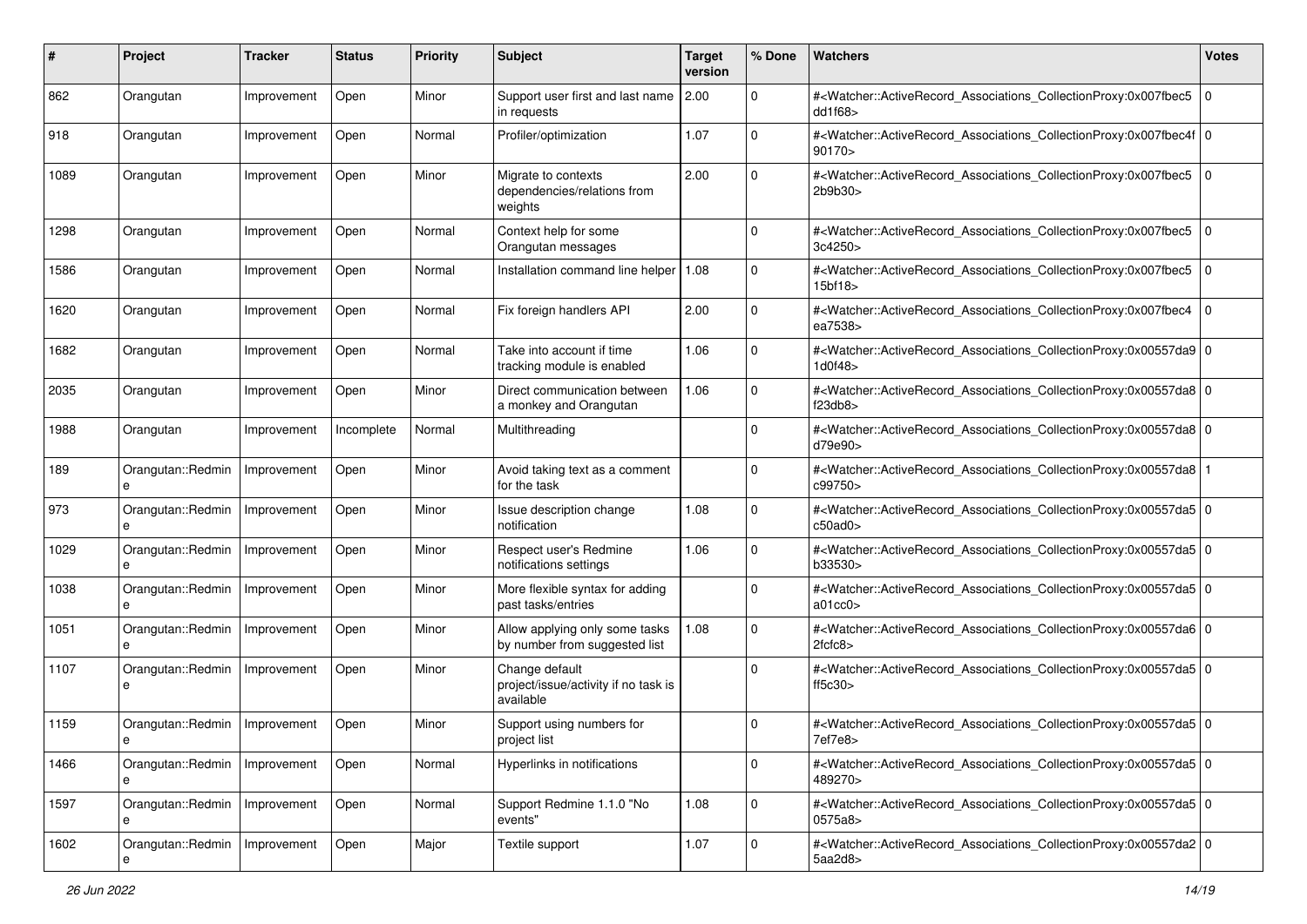| #    | Project                 | <b>Tracker</b> | <b>Status</b> | <b>Priority</b> | Subject                                                               | <b>Target</b><br>version | % Done      | Watchers                                                                                                                                                  | <b>Votes</b> |
|------|-------------------------|----------------|---------------|-----------------|-----------------------------------------------------------------------|--------------------------|-------------|-----------------------------------------------------------------------------------------------------------------------------------------------------------|--------------|
| 1604 | Orangutan::Redmin<br>e  | Improvement    | Open          | Normal          | Notify also about other<br>important events on subscribed<br>projects | 1.06                     | 0           | # <watcher::activerecord_associations_collectionproxy:0x007fbec1<br>36fee8&gt;</watcher::activerecord_associations_collectionproxy:0x007fbec1<br>         | $\mathbf 0$  |
| 1609 | Orangutan::Redmin<br>e  | Improvement    | Open          | Normal          | Use text similarity score when<br>suggesting renaming or<br>replacing | 1.07                     | $\mathbf 0$ | # <watcher::activerecord_associations_collectionproxy:0x007fbec1 0<br=""  ="">757308&gt;</watcher::activerecord_associations_collectionproxy:0x007fbec1>  |              |
| 1615 | Orangutan::Redmin<br>e  | Improvement    | Open          | Minor           | Notify assignee when new<br>watcher is added                          | 1.06                     | $\mathbf 0$ | # <watcher::activerecord_associations_collectionproxy:0x007fbec0<br>7efe60&gt;</watcher::activerecord_associations_collectionproxy:0x007fbec0<br>         |              |
| 1678 | Orangutan::Redmin       | Improvement    | Open          | Normal          | Suggest changing issue when<br>default issue is closed                | 1.07                     | $\mathbf 0$ | # <watcher::activerecord_associations_collectionproxy:0x007fbec7f 0<br=""  ="">e9d80&gt;</watcher::activerecord_associations_collectionproxy:0x007fbec7f> |              |
| 971  | Orangutan::Redmin<br>e  | Improvement    | Incomplete    | Minor           | Confirm before taking text as a<br>task/entry description             |                          | $\Omega$    | # <watcher::activerecord_associations_collectionproxy:0x007fbec7<br>aa6828&gt;</watcher::activerecord_associations_collectionproxy:0x007fbec7<br>         |              |
| 1622 | Orangutan::Redmin<br>e  | Improvement    | Incomplete    | Normal          | Support rest_hours column                                             |                          | $\Omega$    | # <watcher::activerecord_associations_collectionproxy:0x007fbec1<br>b71e98&gt;</watcher::activerecord_associations_collectionproxy:0x007fbec1<br>         | $\mathbf 0$  |
| 2401 | <b>Project Sections</b> | Improvement    | Open          | Normal          | Section support for Extended<br>Fields                                |                          | $\Omega$    | # <watcher::activerecord_associations_collectionproxy:0x007fbec7<br>853fa8&gt;</watcher::activerecord_associations_collectionproxy:0x007fbec7<br>         | $\mathbf 0$  |
| 2441 | <b>Project Sections</b> | Improvement    | Incomplete    | Minor           | Option to collapse section                                            |                          | $\Omega$    | # <watcher::activerecord_associations_collectionproxy:0x007fbec1<br>4ee210&gt;</watcher::activerecord_associations_collectionproxy:0x007fbec1<br>         | $\Omega$     |
| 1891 | Projects                | Improvement    | Open          | Normal          | Add BASH & Perl CodeRay<br>scanners                                   |                          | $\Omega$    | # <watcher::activerecord_associations_collectionproxy:0x007fbec0<br>a62418&gt;</watcher::activerecord_associations_collectionproxy:0x007fbec0<br>         | $\Omega$     |
| 2431 | Projects                | Improvement    | <b>New</b>    | Normal          | Fix location of known hosts for<br>www-data                           |                          | $\mathbf 0$ | # <watcher::activerecord_associations_collectionproxy:0x007fbec0<br>4dc480&gt;</watcher::activerecord_associations_collectionproxy:0x007fbec0<br>         | $\Omega$     |
| 2037 | Projects                | Improvement    | Open          | Minor           | Completeness bars on start<br>page                                    |                          | $\Omega$    | # <watcher::activerecord_associations_collectionproxy:0x007fbec0<br>be7518&gt;</watcher::activerecord_associations_collectionproxy:0x007fbec0<br>         | $\mathbf 0$  |
| 2106 | Projects                | Improvement    | Incomplete    | Minor           | Gravatar upload                                                       |                          | $\Omega$    | # <watcher::activerecord_associations_collectionproxy:0x007fbec0f 0<br=""  ="">e1128&gt;</watcher::activerecord_associations_collectionproxy:0x007fbec0f> |              |
| 1969 | Projects                | Improvement    | Open          | Normal          | Vote plugin                                                           |                          | 0           | # <watcher::activerecord_associations_collectionproxy:0x007fbec1<br>9d0440&gt;</watcher::activerecord_associations_collectionproxy:0x007fbec1<br>         | $\mathbf 0$  |
| 2031 | Projects                | Improvement    | Open          | Minor           | News sidebar                                                          |                          | 0           | # <watcher::activerecord_associations_collectionproxy:0x007fbec2<br>033850&gt;</watcher::activerecord_associations_collectionproxy:0x007fbec2<br>         | $\mathbf 0$  |
| 2032 | Projects                | Improvement    | Open          | Minor           | Quick way to submit Orangutan<br>omission                             |                          | $\Omega$    | # <watcher::activerecord_associations_collectionproxy:0x007fbec1<br>7d8930&gt;</watcher::activerecord_associations_collectionproxy:0x007fbec1<br>         | $\Omega$     |
| 1990 | Projects                | Improvement    | Incomplete    | Minor           | anti notificatin spam - fine<br>grained mail distribution             |                          | $\Omega$    | # <watcher::activerecord_associations_collectionproxy:0x007fbec0<br>7c9030&gt;</watcher::activerecord_associations_collectionproxy:0x007fbec0<br>         |              |
| 2021 | Projects                | Improvement    | Incomplete    | Major           | Spam protect                                                          |                          | 0           | # <watcher::activerecord_associations_collectionproxy:0x007fbec0f 0<br=""  ="">79b18&gt;</watcher::activerecord_associations_collectionproxy:0x007fbec0f> |              |
| 2086 | Projects                | Improvement    | Incomplete    | Minor           | Latest stable version                                                 |                          | $\mathbf 0$ | # <watcher::activerecord 0<br="" associations="" collectionproxy:0x007fbec0="">03cda8</watcher::activerecord>                                             |              |
| 2247 | RedPress                | Improvement    | Open          | Normal          | Redirect back after logout                                            |                          | $\Omega$    | # <watcher::activerecord_associations_collectionproxy:0x007fbec0 0<br=""  ="">ee5260&gt;</watcher::activerecord_associations_collectionproxy:0x007fbec0>  |              |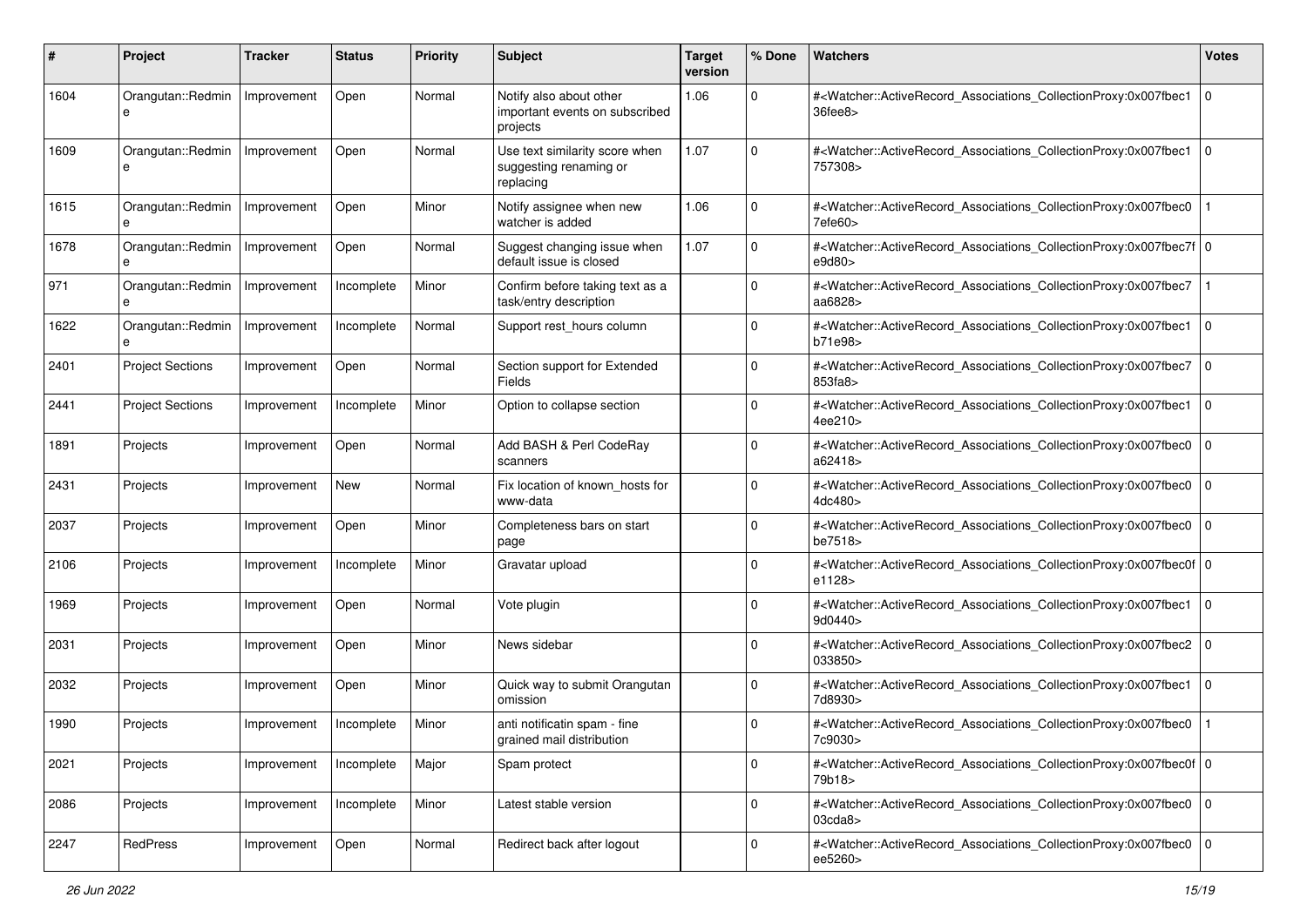| #    | <b>Project</b>                | <b>Tracker</b> | <b>Status</b> | <b>Priority</b> | <b>Subject</b>                                                      | <b>Target</b><br>version | % Done      | <b>Watchers</b>                                                                                                                                           | Votes          |
|------|-------------------------------|----------------|---------------|-----------------|---------------------------------------------------------------------|--------------------------|-------------|-----------------------------------------------------------------------------------------------------------------------------------------------------------|----------------|
| 2243 | RedWord                       | Improvement    | <b>New</b>    | Normal          | Show unapproved comments<br>for admins                              |                          | $\Omega$    | # <watcher::activerecord_associations_collectionproxy:0x007fbec0<br>9a7de8&gt;</watcher::activerecord_associations_collectionproxy:0x007fbec0<br>         | 0              |
| 2245 | RedWord                       | Improvement    | Open          | Normal          | Hellip in project titles                                            |                          | $\Omega$    | # <watcher::activerecord_associations_collectionproxy:0x007fbec1<br>c09838&gt;</watcher::activerecord_associations_collectionproxy:0x007fbec1<br>         | $\overline{0}$ |
| 1899 | WikiNG                        | Improvement    | Incomplete    | Minor           | Ignore conditions on preview                                        |                          | $\Omega$    | # <watcher::activerecord 0<br="" associations="" collectionproxy:0x007fbec0f=""  ="">76be8&gt;</watcher::activerecord>                                    |                |
| 2160 | <b>WikiNG</b>                 | Improvement    | Incomplete    | Normal          | Rename {{version}} to {{hidden}}                                    |                          | $\Omega$    | # <watcher::activerecord_associations_collectionproxy:0x007fbec7<br>ede2d8&gt;</watcher::activerecord_associations_collectionproxy:0x007fbec7<br>         | 0              |
| 2244 | WordMine                      | Improvement    | Incomplete    | Normal          | Import the project on blog index<br>open                            |                          | $\Omega$    | # <watcher::activerecord associations="" collectionproxy:0x007fbec1<br="">0fe560&gt;</watcher::activerecord>                                              | $\overline{0}$ |
| 936  | Orangutan                     | Improvement    | In Progress   | Normal          | Documentation                                                       |                          | 30          | # <watcher::activerecord associations="" collectionproxy:0x007fbec7<br="">d85328&gt;</watcher::activerecord>                                              | 0              |
| 512  | Orangutan::Redmin<br>$\theta$ | Improvement    | In Progress   | Normal          | Detect lunch time when<br>suggesting tasks                          | 1.07                     | 50          | # <watcher::activerecord associations="" collectionproxy:0x007fbec0<br="">5f0178&gt;</watcher::activerecord>                                              | $\mathbf{3}$   |
| 1075 | Orangutan                     | Enhancement    | In Progress   | Minor           | Separate Orangutan core<br>(reusable bot code) from<br>Redmine code | 2.00                     | $\Omega$    | # <watcher::activerecord_associations_collectionproxy:0x007fbec1f 0<br=""  ="">5fc08</watcher::activerecord_associations_collectionproxy:0x007fbec1f>     |                |
| 910  | Orangutan                     | Enhancement    | Open          | Minor           | Subjects or make Orangutan<br>remember issue id, project etc        | 2.00                     | $\Omega$    | # <watcher::activerecord_associations_collectionproxy:0x007fbec1<br>770628&gt;</watcher::activerecord_associations_collectionproxy:0x007fbec1<br>         | l o            |
| 974  | Orangutan                     | Enhancement    | Open          | Minor           | Rich text/formatting support                                        | 2.00                     | $\Omega$    | # <watcher::activerecord_associations_collectionproxy:0x007fbec0<br>5c67b0&gt;</watcher::activerecord_associations_collectionproxy:0x007fbec0<br>         | 3              |
| 994  | Orangutan                     | Enhancement    | Open          | Minor           | Topics or response modes                                            | 2.00                     | $\Omega$    | # <watcher::activerecord associations="" collectionproxy:0x007fbec1<br="">677c08&gt;</watcher::activerecord>                                              | $\overline{0}$ |
| 1465 | Orangutan                     | Enhancement    | Open          | Minor           | Pagination                                                          |                          | $\Omega$    | # <watcher::activerecord associations="" collectionproxy:0x007fbec0<br="">b3c0f0<sub>&gt;</sub></watcher::activerecord>                                   | 0              |
| 1562 | Orangutan                     | Enhancement    | Open          | Normal          | Localisation                                                        | 2.00                     | $\Omega$    | # <watcher::activerecord_associations_collectionproxy:0x007fbec7<br>d99b98&gt;</watcher::activerecord_associations_collectionproxy:0x007fbec7<br>         | $\Omega$       |
| 1600 | Orangutan                     | Enhancement    | Open          | Minor           | Change configuration file format 2.00                               |                          | $\Omega$    | # <watcher::activerecord associations="" collectionproxy:0x007fbec1<br="">7538c0&gt;</watcher::activerecord>                                              | $\overline{0}$ |
| 1618 | Orangutan                     | Enhancement    | Open          | Minor           | Support subrequests in single<br>request message                    | 2.00                     | $\mathbf 0$ | # <watcher::activerecord associations="" collectionproxy:0x007fbec0<br="">038af0&gt;</watcher::activerecord>                                              |                |
| 1624 | Orangutan                     | Enhancement    | Open          | Normal          | ChiliProject support                                                |                          | $\Omega$    | # <watcher::activerecord_associations_collectionproxy:0x007fbec7f 0<br=""  ="">846b0&gt;</watcher::activerecord_associations_collectionproxy:0x007fbec7f> |                |
| 1893 | Orangutan                     | Enhancement    | Open          | Minor           | Twitter monkey                                                      |                          | $\Omega$    | # <watcher::activerecord associations="" collectionproxy:0x007fbec1<br="">ec1e90&gt;</watcher::activerecord>                                              | $\overline{0}$ |
| 1921 | Orangutan                     | Enhancement    | Open          | Minor           | <b>RSS monkey</b>                                                   |                          | $\Omega$    | # <watcher::activerecord_associations_collectionproxy:0x007fbec1<br>edd708&gt;</watcher::activerecord_associations_collectionproxy:0x007fbec1<br>         | 0              |
| 1601 | Orangutan                     | Enhancement    | Incomplete    | Normal          | Configuring contexts weights                                        | 2.00                     | $\Omega$    | # <watcher::activerecord_associations_collectionproxy:0x007fbec7<br>c217c0&gt;</watcher::activerecord_associations_collectionproxy:0x007fbec7<br>         | $\Omega$       |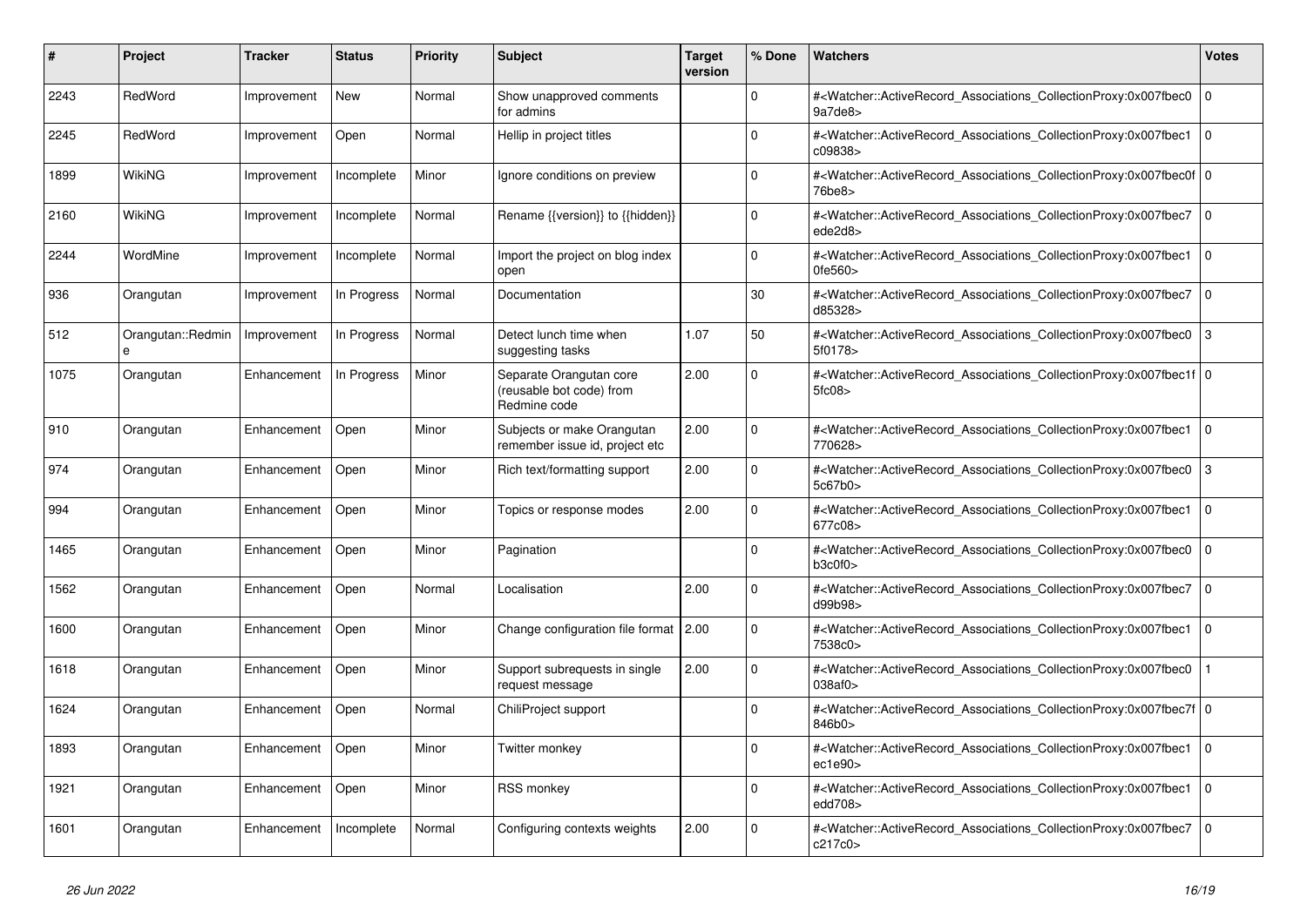| #    | <b>Project</b>                    | Tracker     | <b>Status</b> | <b>Priority</b> | <b>Subject</b>                                                    | <b>Target</b><br>version | % Done   | <b>Watchers</b>                                                                                                                                                                | <b>Votes</b> |
|------|-----------------------------------|-------------|---------------|-----------------|-------------------------------------------------------------------|--------------------------|----------|--------------------------------------------------------------------------------------------------------------------------------------------------------------------------------|--------------|
| 1909 | Orangutan                         | Enhancement | Incomplete    | Minor           | Orangutan::Kayako                                                 |                          | $\Omega$ | # <watcher::activerecord_associations_collectionproxy:0x007fbec0<br>290550&gt;</watcher::activerecord_associations_collectionproxy:0x007fbec0<br>                              | $\mathbf 0$  |
| 864  | Orangutan::Redmin<br>e            | Enhancement | Open          | Normal          | Custom issues list format                                         | 1.07                     | $\Omega$ | # <watcher::activerecord 0<br="" associations="" collectionproxy:0x007fbec1f=""  ="">0d4d0&gt;</watcher::activerecord>                                                         |              |
| 1040 | Orangutan::Redmin<br>$\mathbf{a}$ | Enhancement | Open          | Normal          | Support all Redmine notification<br>types                         | 1.06                     | $\Omega$ | # <watcher::activerecord 0<br="" associations="" collectionproxy:0x007fbec1=""  ="">9af718&gt;</watcher::activerecord>                                                         |              |
| 1596 | Orangutan::Redmin                 | Enhancement | Open          | Minor           | PostgreSQL                                                        | 1.08                     | $\Omega$ | # <watcher::activerecord_associations_collectionproxy:0x007fbec0<br>3f7b00&gt;</watcher::activerecord_associations_collectionproxy:0x007fbec0<br>                              | $\mathbf 0$  |
| 1616 | Orangutan::Redmin<br>e            | Enhancement | Open          | Normal          | Redmine notification for<br>changes made in Orangutan             | 1.08                     | $\Omega$ | # <watcher::activerecord associations="" collectionproxy:0x007fbec0<br="">8a3bb8&gt;</watcher::activerecord>                                                                   |              |
| 1704 | Orangutan::Redmin                 | Enhancement | Open          | Minor           | Notify about votes                                                | 1.06                     | $\Omega$ | # <watcher::activerecord associations="" collectionproxy:0x007fbec1<br="">805610&gt;</watcher::activerecord>                                                                   | $\mathbf 0$  |
| 215  | Orangutan::Redmin                 | Enhancement | Incomplete    | Minor           | Support issue subject as an<br>answer to the issue questions      |                          | $\Omega$ | # <watcher::activerecord associations="" collectionproxy:0x007fbec0<br="">946980&gt;</watcher::activerecord>                                                                   | $\mathbf 0$  |
| 2080 | Projects                          | Enhancement | <b>New</b>    | Normal          | Turkish translation                                               |                          | $\Omega$ | # <watcher::activerecord_associations_collectionproxy:0x007fbec1<br>976eb8&gt;</watcher::activerecord_associations_collectionproxy:0x007fbec1<br>                              | $\Omega$     |
| 2036 | Projects                          | Enhancement | Open          | Minor           | Global news                                                       |                          | $\Omega$ | # <watcher::activerecord_associations_collectionproxy:0x007fbec6 0<br=""  =""><math>6</math>cbc<math>18</math></watcher::activerecord_associations_collectionproxy:0x007fbec6> |              |
| 2088 | <b>WikiNG</b>                     | Enhancement | Open          | Normal          | Add WikiNG buttons<br>everywhere to the editing<br>toolbar        |                          | $\Omega$ | # <watcher::activerecord associations="" collectionproxy:0x007fbec7<br="">2ba218&gt;</watcher::activerecord>                                                                   |              |
| 2293 | WikiNG                            | Enhancement | Open          | Minor           | Extended user column                                              |                          | $\Omega$ | # <watcher::activerecord 0<br="" associations="" collectionproxy:0x007fbec6f=""  ="">1c9a8</watcher::activerecord>                                                             |              |
| 1906 | WikiNG                            | Enhancement | Incomplete    | Minor           | <b>External Redmine links</b>                                     |                          | $\Omega$ | # <watcher::activerecord associations="" collectionproxy:0x007fbec6<br="">6c7d48&gt;</watcher::activerecord>                                                                   |              |
| 1913 | WikiNG                            | Enhancement | Incomplete    | Minor           | External Debian/Ubuntu bugs                                       |                          | $\Omega$ | # <watcher::activerecord_associations_collectionproxy:0x007fbec7<br>1f1e80</watcher::activerecord_associations_collectionproxy:0x007fbec7<br>                                  | $\Omega$     |
| 1994 | WikiNG                            | Enhancement | Incomplete    | Normal          | Inline warnings, tips etc                                         |                          | $\Omega$ | # <watcher::activerecord 0<br="" associations="" collectionproxy:0x007fbec6f=""  ="">2c5b0</watcher::activerecord>                                                             |              |
| 2234 | <b>WikiNG</b>                     | Enhancement | Incomplete    | Minor           | Avatars in user links?                                            |                          | $\Omega$ | # <watcher::activerecord associations="" collectionproxy:0x007fbec6<br="">bfc840</watcher::activerecord>                                                                       | $\mathbf 0$  |
| 2161 | <b>Extended Fields</b>            | Support     | In Progress   | Critical        | Internal error On New Issues<br>tab                               |                          | $\Omega$ | # <watcher::activerecord_associations_collectionproxy:0x007fbec6<br>ade1e8&gt;</watcher::activerecord_associations_collectionproxy:0x007fbec6<br>                              | $\Omega$     |
| 2221 | <b>Extended Fields</b>            | Support     | Deferred      | Minor           | Need a fix for list.html.erb                                      |                          | $\Omega$ | # <watcher::activerecord associations="" collectionproxy:0x007fbec6=""  <br="">96cc60&gt;</watcher::activerecord>                                                              | $\mathbf 0$  |
| 2107 | <b>Extended Fields</b>            | Support     | Open          | Normal          | WiKi formatting support to<br>custom field                        |                          | $\Omega$ | # <watcher::activerecord associations="" collectionproxy:0x007fbec6<br="">7e2098&gt;</watcher::activerecord>                                                                   | $\mathbf 0$  |
| 2196 | <b>Extended Fields</b>            | Support     | Open          | Normal          | Default values for "Wiki text"<br>custom fields not being applied |                          | $\Omega$ | # <watcher::activerecord_associations_collectionproxy:0x007fbec6<br>656c38&gt;</watcher::activerecord_associations_collectionproxy:0x007fbec6<br>                              | $\Omega$     |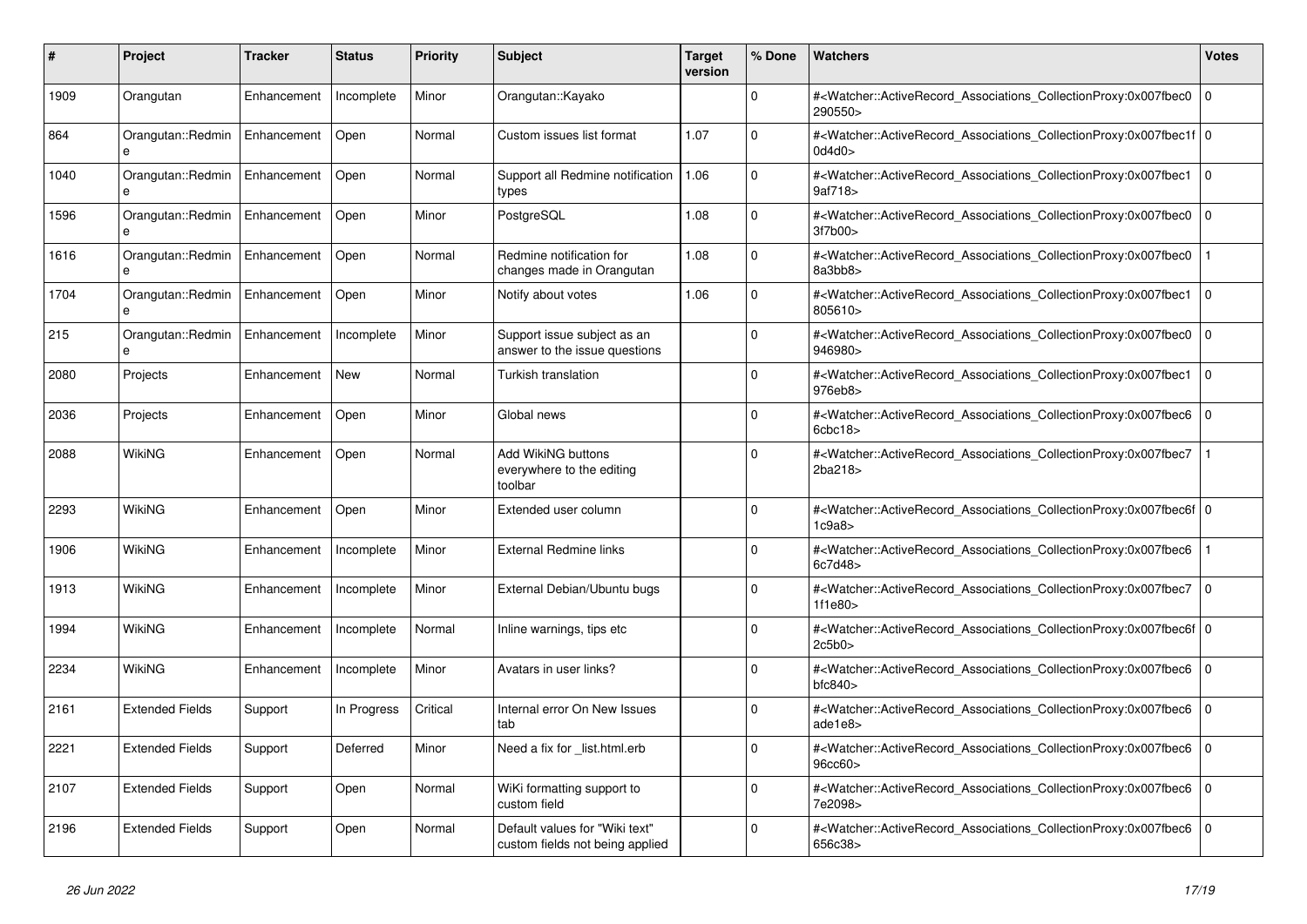| #       | Project                         | Tracker | <b>Status</b> | <b>Priority</b> | Subject                                                                                                                  | <b>Target</b><br>version | % Done      | <b>Watchers</b>                                                                                                                                          | <b>Votes</b> |
|---------|---------------------------------|---------|---------------|-----------------|--------------------------------------------------------------------------------------------------------------------------|--------------------------|-------------|----------------------------------------------------------------------------------------------------------------------------------------------------------|--------------|
| 2317    | Hooks Manager                   | Support | New           | Normal          | Change Assignee on custom<br>field selection                                                                             |                          | 0           | # <watcher::activerecord_associations_collectionproxy:0x007fbec6<br>02bf98&gt;</watcher::activerecord_associations_collectionproxy:0x007fbec6<br>        | $\mathbf 0$  |
| 2273    | Hooks Manager                   | Support | In Progress   | Normal          | Hook is invalid                                                                                                          |                          | 0           | # <watcher::activerecord_associations_collectionproxy:0x007fbec5<br>b3ff98&gt;</watcher::activerecord_associations_collectionproxy:0x007fbec5<br>        | $\mathbf 0$  |
| ISSUE-1 | <b>ISSUE-id</b>                 | Support | Deferred      | Minor           | Need a function to display issue<br>id                                                                                   |                          | $\Omega$    | # <watcher::activerecord_associations_collectionproxy:0x007fbec5<br>0f2540&gt;</watcher::activerecord_associations_collectionproxy:0x007fbec5<br>        | $\mathbf 0$  |
| 2304    | Meta                            | Support | Open          | Normal          | Ask Redmine guys to add hooks<br>to the core                                                                             |                          | $\mathbf 0$ | # <watcher::activerecord_associations_collectionproxy:0x007fbec5<br>56a690&gt;</watcher::activerecord_associations_collectionproxy:0x007fbec5<br>        | $\mathbf 0$  |
| 2399    | Projects                        | Support | New           | Normal          | ChiliProject cleanup                                                                                                     |                          | $\mathbf 0$ | # <watcher::activerecord_associations_collectionproxy:0x007fbec5<br>3351b8&gt;</watcher::activerecord_associations_collectionproxy:0x007fbec5<br>        | l O          |
| 2400    | Projects                        | Support | <b>New</b>    | Normal          | Redmine $<$ 3.x clean up                                                                                                 |                          | $\Omega$    | # <watcher::activerecord_associations_collectionproxy:0x007fbec5<br>0b1d60&gt;</watcher::activerecord_associations_collectionproxy:0x007fbec5<br>        | $\mathbf 0$  |
| 1910    | Projects                        | Support | Open          | Major           | Users verification                                                                                                       |                          | $\Omega$    | # <watcher::activerecord_associations_collectionproxy:0x007fbec4<br>e26f28&gt;</watcher::activerecord_associations_collectionproxy:0x007fbec4<br>        | $\mathbf 0$  |
| 1853    | Projects                        | Support | Open          | Normal          | Customizer                                                                                                               |                          | $\mathbf 0$ | # <watcher::activerecord_associations_collectionproxy:0x00557da9 0<br="">1aa6e0&gt;</watcher::activerecord_associations_collectionproxy:0x00557da9>      |              |
| 2184    | <b>Role Shift</b>               | Support | Incomplete    | Normal          | <b>Issue visibility</b>                                                                                                  |                          | $\mathbf 0$ | # <watcher::activerecord_associations_collectionproxy:0x00557da8 0<br="">f96e08&gt;</watcher::activerecord_associations_collectionproxy:0x00557da8>      |              |
| 1878    | <b>SCM Creator</b><br>(+Github) | Support | Deferred      | Normal          | Don't create bare GIt repository                                                                                         |                          | $\Omega$    | # <watcher::activerecord_associations_collectionproxy:0x00557da8 0<br=""  ="">dc3ae0&gt;</watcher::activerecord_associations_collectionproxy:0x00557da8> |              |
| 2111    | <b>SCM Creator</b><br>(+Github) | Support | Open          | Normal          | "Adding local repositories was<br>denied by the administrator"<br>message given when creating<br>SVN or Git repositories |                          | $\Omega$    | # <watcher::activerecord_associations_collectionproxy:0x00557da8 0<br=""  ="">cd4a80&gt;</watcher::activerecord_associations_collectionproxy:0x00557da8> |              |
| 2377    | <b>WikiNG</b>                   | Support | New           | Normal          | Custom macros work, but icon<br>macros do not                                                                            |                          | $\Omega$    | # <watcher::activerecord_associations_collectionproxy:0x00557da5 0<br=""  ="">c64fd0</watcher::activerecord_associations_collectionproxy:0x00557da5>     |              |
| 2250    | <b>WikiNG</b>                   | Support | Open          | Normal          | Textilizable fix in Redmine                                                                                              |                          | 0           | # <watcher::activerecord_associations_collectionproxy:0x00557da5 0<br=""  ="">b50928&gt;</watcher::activerecord_associations_collectionproxy:0x00557da5> |              |
| 2435    | <b>WikiNG</b>                   | Support | Open          | Normal          | <b>Update Red-Andy styles</b>                                                                                            |                          | 0           | # <watcher::activerecord_associations_collectionproxy:0x00557da5 0<br="">57b188&gt;</watcher::activerecord_associations_collectionproxy:0x00557da5>      |              |
| 2285    | WordMine                        | Support | In Progress   | Normal          | Can't get this to work                                                                                                   |                          | $\Omega$    | # <watcher::activerecord_associations_collectionproxy:0x00557da6 0<br="">414ac8&gt;</watcher::activerecord_associations_collectionproxy:0x00557da6>      |              |
| 2344    | <b>Extended Fields</b>          | Support | Open          | Normal          | Installation failure: uninitialized<br>constant ExtendedFieldsHelper                                                     |                          | 10          | # <watcher::activerecord_associations_collectionproxy:0x00557da6 0<br="">177158&gt;</watcher::activerecord_associations_collectionproxy:0x00557da6>      |              |
| 2298    | RedWord                         | Support | In Progress   | Normal          | Theme review by WordPress<br>reviewers                                                                                   |                          | 10          | # <watcher::activerecord_associations_collectionproxy:0x00557da5 0<br=""  ="">952428&gt;</watcher::activerecord_associations_collectionproxy:0x00557da5> |              |
| 1828    | Contact Form                    | Support | Deferred      | Normal          | Incorrect from/reply to address<br>used in sent email                                                                    |                          | 40          | # <watcher::activerecord_associations_collectionproxy:0x00557da5 0<br="">628d10&gt;</watcher::activerecord_associations_collectionproxy:0x00557da5>      |              |
| 2391    | Contact Form                    | Support | In Progress   | Normal          | Redmine 3.1 support?                                                                                                     | 0.1.2                    | 50          | # <watcher::activerecord_associations_collectionproxy:0x00557da5 0<br=""  ="">1828d8&gt;</watcher::activerecord_associations_collectionproxy:0x00557da5> |              |